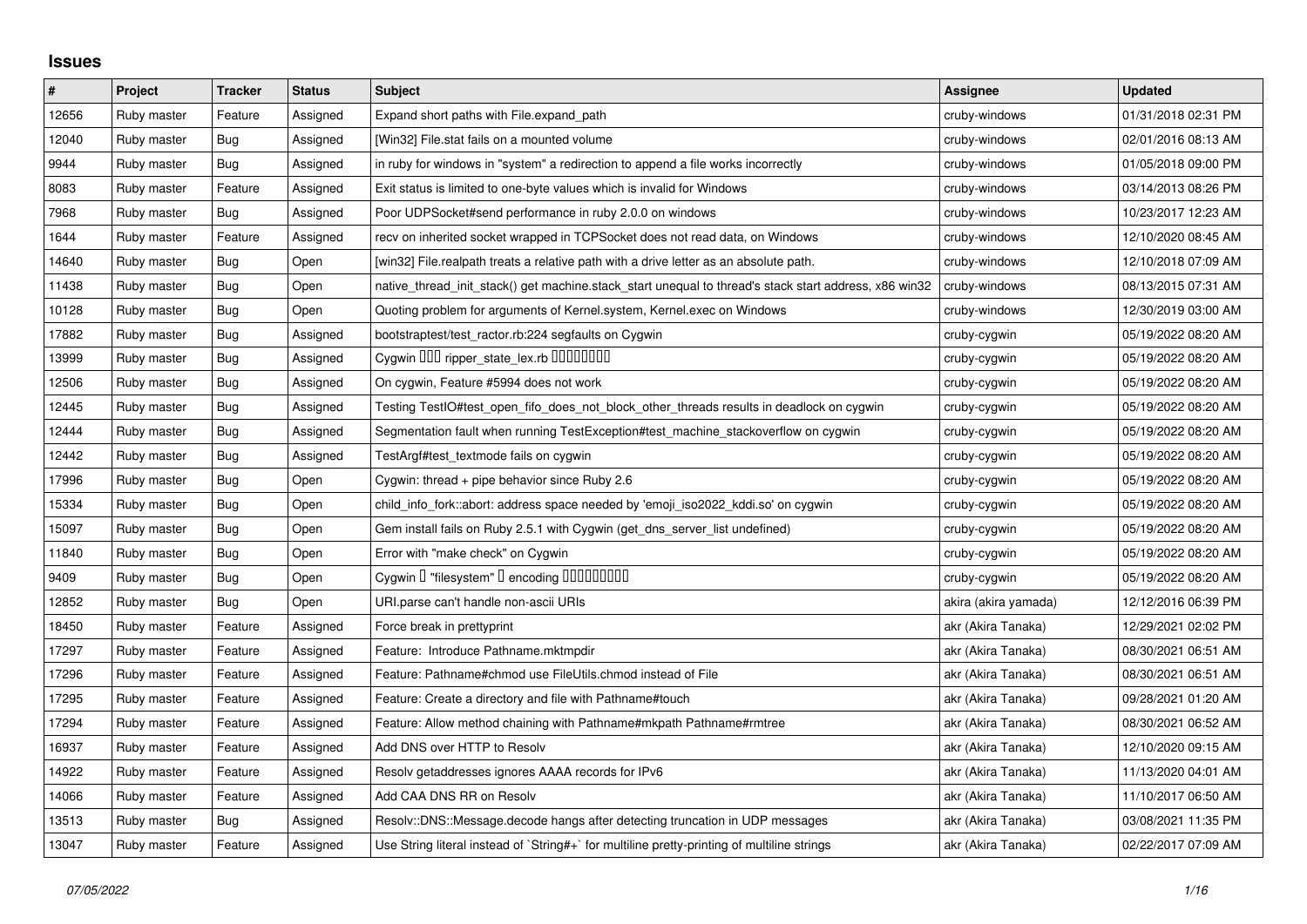| $\pmb{\#}$ | Project     | <b>Tracker</b> | <b>Status</b> | Subject                                                                                                     | Assignee                            | <b>Updated</b>      |
|------------|-------------|----------------|---------------|-------------------------------------------------------------------------------------------------------------|-------------------------------------|---------------------|
| 12497      | Ruby master | Feature        | Assigned      | GMP version of divmod may be slower                                                                         | akr (Akira Tanaka)                  | 08/10/2016 03:11 AM |
| 11322      | Ruby master | Feature        | Assigned      | OpenUri: RuntimeError: HTTP redirection loop                                                                | akr (Akira Tanaka)                  | 11/13/2020 03:52 AM |
| 10637      | Ruby master | Feature        | Assigned      | Puppet orchestration on vagrant fails with Error: Non-HTTP proxy URI                                        | akr (Akira Tanaka)                  | 09/23/2020 10:23 PM |
| 10459      | Ruby master | Feature        | Assigned      | [PATCH] rfc3339 method for Time                                                                             | akr (Akira Tanaka)                  | 05/21/2015 08:14 AM |
| 10129      | Ruby master | Feature        | Assigned      | More descriptive error message for failed net/http requests                                                 | akr (Akira Tanaka)                  | 01/05/2018 09:01 PM |
| 8445       | Ruby master | Bug            | Assigned      | IO.open and IO#set_enconding does not support :fallback option                                              | akr (Akira Tanaka)                  | 06/14/2022 06:02 AM |
| 7412       | Ruby master | Feature        | Assigned      | Pathname#relative_path_from does not support mixed directory separators on windows                          | akr (Akira Tanaka)                  | 01/05/2018 09:00 PM |
| 7362       | Ruby master | Feature        | Assigned      | Adding Pathname#start_with?                                                                                 | akr (Akira Tanaka)                  | 12/25/2017 06:15 PM |
| 3608       | Ruby master | Feature        | Assigned      | Enhancing Pathname#each_child to be lazy                                                                    | akr (Akira Tanaka)                  | 12/25/2017 06:14 PM |
| 18654      | Ruby master | Feature        | Open          | Enhancements to prettyprint                                                                                 | akr (Akira Tanaka)                  | 05/12/2022 01:44 PM |
| 18651      | Ruby master | Bug            | Open          | oob access in CP51932 -> CP50220 transcoder                                                                 | akr (Akira Tanaka)                  | 03/23/2022 01:17 PM |
| 17569      | Ruby master | Misc           | Open          | uri lib maintainership                                                                                      | akr (Akira Tanaka)                  | 01/23/2021 10:42 AM |
| 17473      | Ruby master | Feature        | Open          | Make Pathname to embedded class of Ruby                                                                     | akr (Akira Tanaka)                  | 01/07/2022 09:25 AM |
| 17173      | Ruby master | Feature        | Open          | open-uri D ciphers DOODOO                                                                                   | akr (Akira Tanaka)                  | 09/25/2020 09:17 AM |
| 17154      | Ruby master | Misc           | Open          | Update Pathname Documentation to Clarify Expected Behavior                                                  | akr (Akira Tanaka)                  | 09/05/2020 01:18 PM |
| 16985      | Ruby master | Feature        | Open          | Improve `pp` for `Hash` and `String`                                                                        | akr (Akira Tanaka)                  | 06/26/2020 09:51 AM |
| 13385      | Ruby master | Feature        | Open          | [PATCH] Make Resolv::DNS::Name validation similar to host and dig commands                                  | akr (Akira Tanaka)                  | 06/16/2017 08:04 AM |
| 11312      | Ruby master | Feature        | Open          | Add Resolv::DNS::Resource::IN::SPF                                                                          | akr (Akira Tanaka)                  | 07/01/2015 03:26 AM |
| 10580      | Ruby master | Bug            | Open          | TestProcess#test_deadlock_by_signal_at_forking fails on ARM                                                 | akr (Akira Tanaka)                  | 12/30/2019 03:00 AM |
| 18459      | Ruby master | Feature        | Assigned      | IRB autocomplete dropdown colour options                                                                    | aycabta (aycabta.)                  | 01/05/2022 02:15 AM |
| 15371      | Ruby master | Feature        | Assigned      | <b>IRB with ARGV</b>                                                                                        | aycabta (aycabta .)                 | 02/14/2020 11:35 AM |
| 14917      | Ruby master | Misc           | Assigned      | Add RDoc documents to tar ball                                                                              | aycabta (aycabta.)                  | 07/21/2018 09:29 AM |
| 13604      | Ruby master | Feature        | Assigned      | Exposing alternative interface of readline                                                                  | aycabta (aycabta .)                 | 01/20/2020 05:34 AM |
| 9507       | Ruby master | Bug            | Open          | Ruby 2.1.0 is broken on ARMv5: tried to create Proc object without a block                                  | charliesome (Charlie<br>Somerville) | 01/05/2018 09:00 PM |
| 18337      | Ruby master | Bug            | Assigned      | Ruby allows zero-width characters in identifiers                                                            | duerst (Martin Dürst)               | 11/24/2021 09:13 AM |
| 16842      | Ruby master | <b>Bug</b>     | Assigned      | inspect` prints the UTF-8 character U+0085 (NEXT LINE) verbatim even though it is not printable             | duerst (Martin Dürst)               | 02/26/2021 05:43 AM |
| 13671      | Ruby master | <b>Bug</b>     | Assigned      | Regexp with lookbehind and case-insensitivity raises RegexpError only on strings with certain<br>characters | duerst (Martin Dürst)               | 11/30/2021 04:42 AM |
| 6351       | Ruby master | <b>Bug</b>     | Assigned      | transcode table generator does not support multi characters of Unicode                                      | duerst (Martin Dürst)               | 12/25/2017 06:15 PM |
| 18639      | Ruby master | Feature        | Open          | Update Unicode data to Unicode Version 15.0.0                                                               | duerst (Martin Dürst)               | 03/22/2022 07:38 PM |
| 18601      | Ruby master | Bug            | Open          | Invalid byte sequences in Big5 encodings                                                                    | duerst (Martin Dürst)               | 02/23/2022 07:59 AM |
| 17400      | Ruby master | Bug            | Open          | Incorrect character downcase for Greek Sigma                                                                | duerst (Martin Dürst)               | 12/17/2020 06:56 AM |
| 7742       | Ruby master | Bug            | Open          | System encoding (Windows-1258) is not recognized by Ruby to convert back to UTF-8                           | duerst (Martin Dürst)               | 12/25/2017 06:15 PM |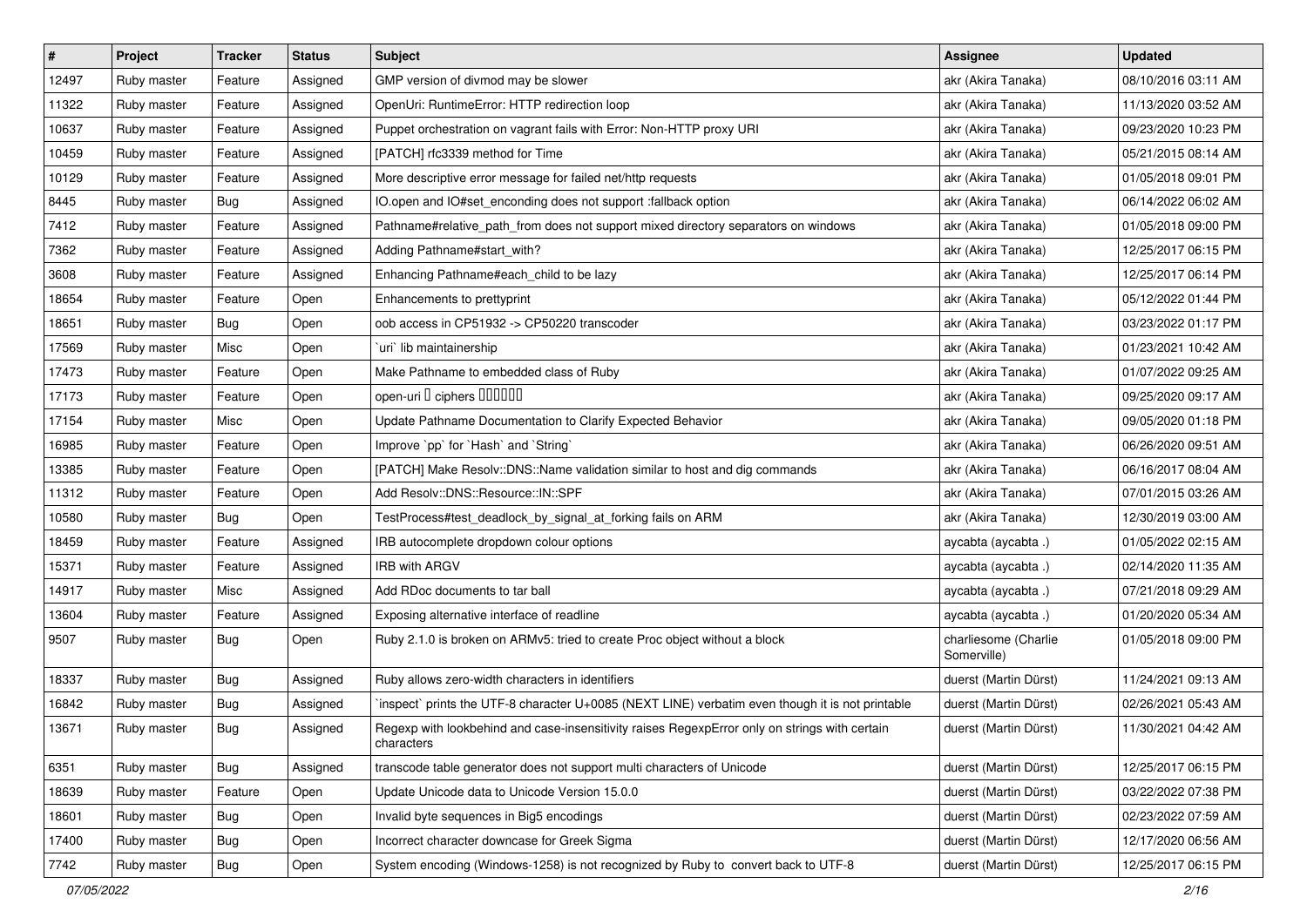| $\vert$ # | Project     | <b>Tracker</b> | <b>Status</b> | <b>Subject</b>                                                                                                                                                      | Assignee                          | <b>Updated</b>      |
|-----------|-------------|----------------|---------------|---------------------------------------------------------------------------------------------------------------------------------------------------------------------|-----------------------------------|---------------------|
| 15628     | Ruby master | Feature        | Assigned      | init inetsock internal should fallback to IPv4 if IPv6 is unreachable                                                                                               | Glass_saga (Masaki<br>Matsushita) | 09/25/2020 05:42 AM |
| 7148      | Ruby master | Feature        | Assigned      | Improved Tempfile w/o DelegateClass                                                                                                                                 | Glass_saga (Masaki<br>Matsushita) | 03/27/2019 09:51 AM |
| 2631      | Ruby master | Feature        | Assigned      | Allow IO#reopen to take a block                                                                                                                                     | Glass_saga (Masaki<br>Matsushita) | 05/24/2018 01:22 PM |
| 17525     | Ruby master | Feature        | Open          | Implement Happy Eyeballs Version 2 (RFC8305) in Socket.tcp                                                                                                          | Glass_saga (Masaki<br>Matsushita) | 06/16/2022 01:08 AM |
| 16476     | Ruby master | Feature        | Open          | Socket.getaddrinfo cannot be interrupted by Timeout.timeout                                                                                                         | Glass_saga (Masaki<br>Matsushita) | 06/16/2022 01:08 AM |
| 13696     | Ruby master | Feature        | Open          | Add exchange and noreplace options to File.rename                                                                                                                   | Glass_saga (Masaki<br>Matsushita) | 12/01/2017 04:34 PM |
| 15408     | Ruby master | Feature        | Open          | Deprecate object_id and _id2ref                                                                                                                                     | headius (Charles Nutter)          | 03/19/2019 04:02 PM |
| 18790     | Ruby master | Bug            | Assigned      | cannot load such file -- digest (LoadError)                                                                                                                         | hsbt (Hiroshi SHIBATA)            | 06/06/2022 12:41 AM |
| 18571     | Ruby master | Feature        | Assigned      | Removed the bundled sources from release package after Ruby 3.2                                                                                                     | hsbt (Hiroshi SHIBATA)            | 03/28/2022 06:23 AM |
| 18381     | Ruby master | Bug            | Assigned      | Default vs Bundled gems                                                                                                                                             | hsbt (Hiroshi SHIBATA)            | 12/15/2021 11:09 AM |
| 18355     | Ruby master | Bug            | Assigned      | require("pathname") within rack application chnages behaviors of Pathname methods, such as<br>absolute?(), when there are two versions of 'pathname' gem installed. | hsbt (Hiroshi SHIBATA)            | 11/30/2021 08:01 AM |
| 18169     | Ruby master | Bug            | Assigned      | Local copies of gemified libraries are being released out of sync with their gems                                                                                   | hsbt (Hiroshi SHIBATA)            | 02/25/2022 05:40 PM |
| 16963     | Ruby master | Feature        | Assigned      | Remove English.rb from Ruby 2.8/3.0                                                                                                                                 | hsbt (Hiroshi SHIBATA)            | 06/19/2020 09:48 AM |
| 16951     | Ruby master | <b>Bug</b>     | Assigned      | Consistently referer dependencies                                                                                                                                   | hsbt (Hiroshi SHIBATA)            | 06/17/2021 06:15 AM |
| 16012     | Ruby master | Feature        | Assigned      | Add a (small) test-install suite?                                                                                                                                   | hsbt (Hiroshi SHIBATA)            | 07/30/2019 08:13 AM |
| 15550     | Ruby master | <b>Bug</b>     | Assigned      | Windows - gem bin files - can't run from bash shell                                                                                                                 | hsbt (Hiroshi SHIBATA)            | 03/20/2019 01:05 AM |
| 15487     | Ruby master | Misc           | Assigned      | Clarify default gems maintanance policy                                                                                                                             | hsbt (Hiroshi SHIBATA)            | 12/30/2018 08:42 PM |
| 14737     | Ruby master | Feature        | Assigned      | Split default gems into separate directory structure                                                                                                                | hsbt (Hiroshi SHIBATA)            | 09/02/2020 06:00 PM |
| 14679     | Ruby master | Bug            | Assigned      | StdLib gems should properly specify their dependencies                                                                                                              | hsbt (Hiroshi SHIBATA)            | 04/11/2018 01:14 PM |
| 13534     | Ruby master | Feature        | Assigned      | Checking installation results of default gems                                                                                                                       | hsbt (Hiroshi SHIBATA)            | 07/26/2018 02:16 AM |
| 13508     | Ruby master | Feature        | Assigned      | How remove/refactor code related mathn library.                                                                                                                     | hsbt (Hiroshi SHIBATA)            | 12/25/2017 06:15 PM |
| 12639     | Ruby master | Feature        | Assigned      | Speed up require in RubyGems by 5x                                                                                                                                  | hsbt (Hiroshi SHIBATA)            | 07/26/2018 02:12 AM |
| 10919     | Ruby master | Bug            | Assigned      | [gem install] installs multipe platforms                                                                                                                            | hsbt (Hiroshi SHIBATA)            | 07/30/2019 07:44 AM |
| 9366      | Ruby master | <b>Bug</b>     | Assigned      | "make -j32 check TESTS=-j32" occasionally fails on rubygems/specification                                                                                           | hsbt (Hiroshi SHIBATA)            | 07/26/2018 02:13 AM |
| 6590      | Ruby master | Feature        | Assigned      | Dealing with bigdecimal, etc gems in JRuby                                                                                                                          | hsbt (Hiroshi SHIBATA)            | 05/15/2019 08:33 PM |
| 5617      | Ruby master | Feature        | Assigned      | Allow install RubyGems into dediceted directory                                                                                                                     | hsbt (Hiroshi SHIBATA)            | 05/16/2018 09:15 AM |
| 18666     | Ruby master | Bug            | Open          | No rule to make target 'yaml/yaml.h', needed by 'api.o'                                                                                                             | hsbt (Hiroshi SHIBATA)            | 03/29/2022 11:17 AM |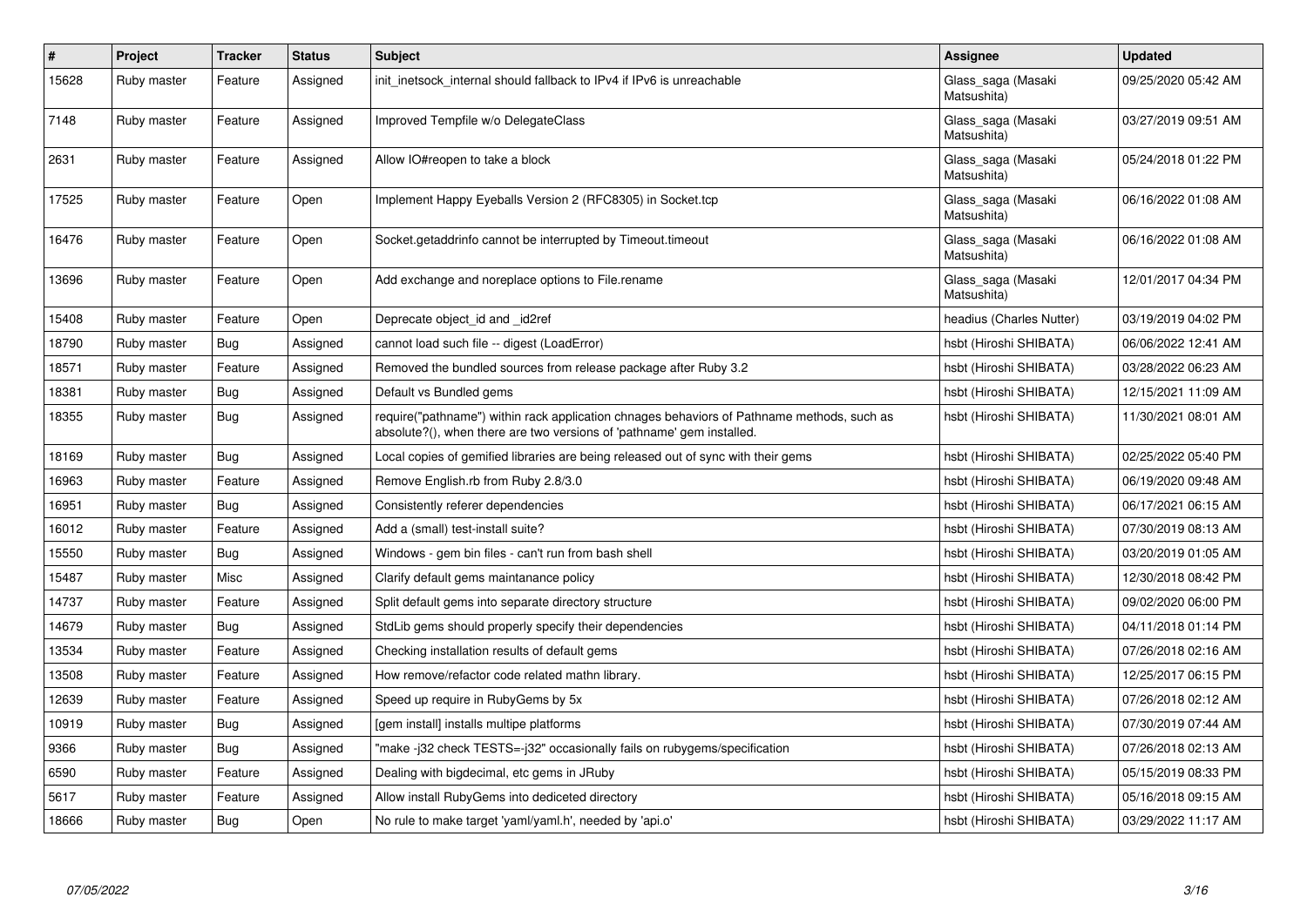| $\pmb{\#}$ | Project     | <b>Tracker</b> | <b>Status</b> | <b>Subject</b>                                                                                                          | <b>Assignee</b>             | <b>Updated</b>      |
|------------|-------------|----------------|---------------|-------------------------------------------------------------------------------------------------------------------------|-----------------------------|---------------------|
| 18614      | Ruby master | Bug            | Open          | Error (busy loop) in<br>TestGemCommandsSetupCommand#test_destdir_flag_does_not_try_to_write_to_the_default_gem_<br>home | hsbt (Hiroshi SHIBATA)      | 03/17/2022 01:03 AM |
| 18567      | Ruby master | Bug            | Open          | Depending on default gems in stdlib gems when not needed considered harmful                                             | hsbt (Hiroshi SHIBATA)      | 04/21/2022 04:45 PM |
| 18068      | Ruby master | Misc           | Open          | Silence LoadError only if it is for rubygems itself                                                                     | hsbt (Hiroshi SHIBATA)      | 08/08/2021 02:21 PM |
| 17664      | Ruby master | Bug            | Assigned      | Behavior of sockets changed in Ruby 3.0 to non-blocking                                                                 | ioquatix (Samuel Williams)  | 07/12/2021 10:28 AM |
| 595        | Ruby master | Bug            | Assigned      | Fiber ignores ensure clause                                                                                             | ioquatix (Samuel Williams)  | 12/29/2019 10:37 AM |
| 18818      | Ruby master | <b>Bug</b>     | Open          | SEGV (Fiber scheduler?)                                                                                                 | ioquatix (Samuel Williams)  | 06/06/2022 06:31 PM |
| 18810      | Ruby master | Bug            | Open          | Make `Kernel#p` interruptable.                                                                                          | ioquatix (Samuel Williams)  | 05/30/2022 12:44 AM |
| 18227      | Ruby master | Feature        | Open          | Static class initialization.                                                                                            | ioquatix (Samuel Williams)  | 09/29/2021 09:21 PM |
| 18036      | Ruby master | Bug            | Open          | Pthread fibers become invalid on fork - different from normal fibers.                                                   | ioquatix (Samuel Williams)  | 08/19/2021 07:05 AM |
| 13383      | Ruby master | Feature        | Open          | [PATCH] Module#source_location                                                                                          | ioquatix (Samuel Williams)  | 01/09/2020 05:16 AM |
| 17720      | Ruby master | Misc           | Assigned      | Cirrus CI to check non-x86_64 architecture cases by own machines                                                        | jaruga (Jun Aruga)          | 09/26/2021 10:24 AM |
| 18002      | Ruby master | Bug            | Open          | s390x: Tests failing without LC ALL env                                                                                 | jaruga (Jun Aruga)          | 07/12/2021 04:30 PM |
| 16492      | Ruby master | Bug            | Open          | TestBugReporter#test_bug_reporter_add test failures                                                                     | jaruga (Jun Aruga)          | 08/24/2021 01:12 PM |
| 16188      | Ruby master | Misc           | Open          | What are the performance implications of the new keyword arguments in 2.7 and 3.0?                                      | jeremyevans0 (Jeremy Evans) | 11/27/2019 04:45 PM |
| 18808      | Ruby master | Bug            | Assigned      | Cannot compile ruby 3.1.2 on powerpc64le-linux without disabling the jit features                                       | k0kubun (Takashi Kokubun)   | 06/20/2022 10:40 AM |
| 18142      | Ruby master | Bug            | Assigned      | Segmentation fault with Ruby 3.0.2                                                                                      | k0kubun (Takashi Kokubun)   | 09/02/2021 07:43 AM |
| 16694      | Ruby master | Bug            | Assigned      | JIT vs hardened GCC with PCH                                                                                            | k0kubun (Takashi Kokubun)   | 02/02/2021 07:38 AM |
| 18277      | Ruby master | Bug            | Open          | buffer error (Zlib::BufError) in Zlib::Deflate#deflate when using MJIT                                                  | k0kubun (Takashi Kokubun)   | 01/05/2022 03:04 PM |
| 18058      | Ruby master | Bug            | Open          | 3.1.0-dev with MJIT enabled Zlib::BufError during `gem install`                                                         | k0kubun (Takashi Kokubun)   | 08/02/2021 08:31 PM |
| 17995      | Ruby master | Bug            | Open          | Slow down when mjit and Ractor are being used at same time                                                              | k0kubun (Takashi Kokubun)   | 06/11/2022 04:02 AM |
| 16185      | Ruby master | <b>Bug</b>     | Open          | basictest failure on AIX 6.1 for 64bit build                                                                            | kanemoto (Yutaka Kanemoto)  | 10/15/2019 12:05 AM |
| 18761      | Ruby master | Misc           | Open          | provide an example wasm project                                                                                         | katei (Yuta Saito)          | 05/23/2022 11:01 AM |
| 15281      | Ruby master | Feature        | Assigned      | Speed up Set#intersect with size check.                                                                                 | knu (Akinori MUSHA)         | 08/11/2020 02:43 AM |
| 13610      | Ruby master | Feature        | Assigned      | IPAddr doesn't provide helpful methods to get the subnet or IP address                                                  | knu (Akinori MUSHA)         | 10/20/2017 01:13 AM |
| 11531      | Ruby master | <b>Bug</b>     | Assigned      | IPAddr#== implements wrong logic                                                                                        | knu (Akinori MUSHA)         | 12/29/2019 12:50 PM |
| 11527      | Ruby master | Feature        | Assigned      | IPAddr#mask_addr isn't a method                                                                                         | knu (Akinori MUSHA)         | 11/07/2018 04:12 PM |
| 8047       | Ruby master | Feature        | Assigned      | IPAddr makes host address with netmask                                                                                  | knu (Akinori MUSHA)         | 01/05/2018 09:00 PM |
| 3953       | Ruby master | Feature        | Assigned      | TCPSocket / UDPSocket do not accept IPAddr objects.                                                                     | knu (Akinori MUSHA)         | 12/25/2017 06:14 PM |
| 17210      | Ruby master | Feature        | Open          | More readable and useful `Set#inspect`                                                                                  | knu (Akinori MUSHA)         | 05/19/2021 10:12 PM |
| 16989      | Ruby master | Feature        | Open          | Sets: need $\Psi$ <sup><math>\Box</math></sup>                                                                          | knu (Akinori MUSHA)         | 02/18/2022 02:57 AM |
| 15240      | Ruby master | Feature        | Open          | Set operations check for is_a?(Set), rather than allowing duck typing                                                   | knu (Akinori MUSHA)         | 08/27/2019 08:12 PM |
| 11710      | Ruby master | Feature        | Open          | [PATCH] Replace Set#merge with Set#merge! and make Set#merge non-mutating.                                              | knu (Akinori MUSHA)         | 11/18/2015 07:28 PM |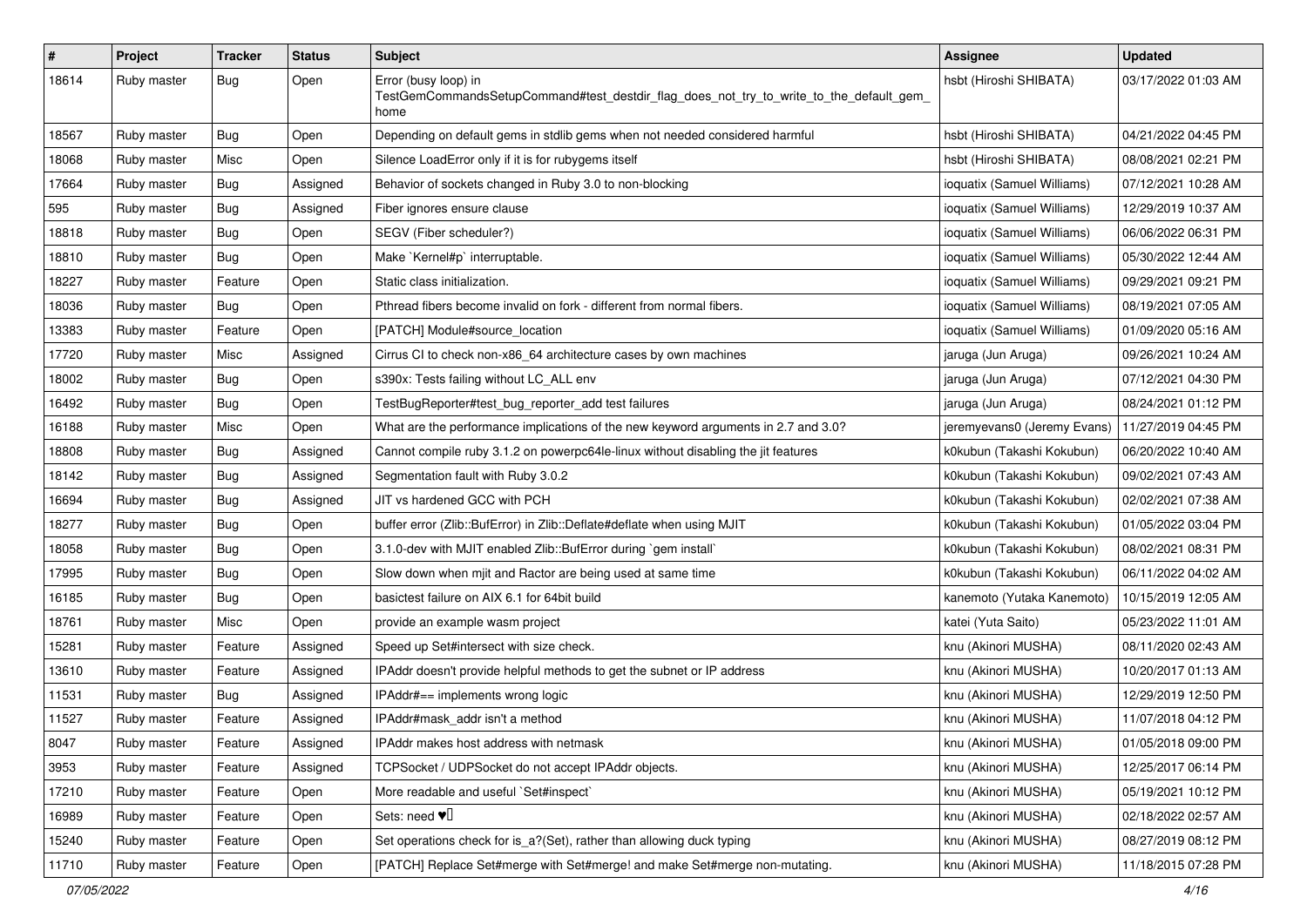| #     | Project     | <b>Tracker</b> | <b>Status</b> | <b>Subject</b>                                                                                                            | Assignee            | <b>Updated</b>      |
|-------|-------------|----------------|---------------|---------------------------------------------------------------------------------------------------------------------------|---------------------|---------------------|
| 18572 | Ruby master | <b>Bug</b>     | Assigned      | Performance regression when invoking refined methods                                                                      | ko1 (Koichi Sasada) | 02/10/2022 12:48 AM |
| 18464 | Ruby master | Bug            | Assigned      | RUBY_INTERNAL_EVENT_NEWOBJ tracepoint causes an interpreter crash when combined with<br>Ractors                           | ko1 (Koichi Sasada) | 06/08/2022 08:25 AM |
| 18024 | Ruby master | Bug            | Assigned      | Ractor crashes when connections are closed in multiple Ractors                                                            | ko1 (Koichi Sasada) | 12/14/2021 04:41 PM |
| 17998 | Ruby master | Bug            | Assigned      | ractor: process hanging (with ractors initialized, but not being used)                                                    | ko1 (Koichi Sasada) | 12/02/2021 08:17 PM |
| 17826 | Ruby master | <b>Bug</b>     | Assigned      | Ractor#take hangs if used in multiple Threads                                                                             | ko1 (Koichi Sasada) | 12/15/2021 01:30 PM |
| 17679 | Ruby master | Bug            | Assigned      | Ractor incoming channel can consume unlimited resources                                                                   | ko1 (Koichi Sasada) | 06/30/2022 10:49 AM |
| 17678 | Ruby master | Bug            | Assigned      | Ractors do not restart after fork                                                                                         | ko1 (Koichi Sasada) | 03/09/2021 12:42 AM |
| 17677 | Ruby master | <b>Bug</b>     | Assigned      | Ractor crashes fork when blocking                                                                                         | ko1 (Koichi Sasada) | 03/09/2021 12:42 AM |
| 17676 | Ruby master | Bug            | Assigned      | Accessing ENV from Ractor raises IsolationError                                                                           | ko1 (Koichi Sasada) | 03/09/2021 02:37 AM |
| 17593 | Ruby master | Feature        | Assigned      | load_iseq_eval should override the ISeq path                                                                              | ko1 (Koichi Sasada) | 02/16/2021 08:27 AM |
| 17516 | Ruby master | Bug            | Assigned      | forking in a ractor causes Ruby to crash                                                                                  | ko1 (Koichi Sasada) | 11/30/2021 05:26 AM |
| 17363 | Ruby master | Feature        | Assigned      | Timeouts                                                                                                                  | ko1 (Koichi Sasada) | 05/14/2022 09:06 AM |
| 17196 | Ruby master | Bug            | Assigned      | Segmentation Fault with Socket#close in Ractors                                                                           | ko1 (Koichi Sasada) | 03/20/2022 01:52 PM |
| 16819 | Ruby master | Bug            | Assigned      | Line reporting off by one when reporting line of a hash?                                                                  | ko1 (Koichi Sasada) | 06/16/2020 05:57 PM |
| 16776 | Ruby master | Bug            | Assigned      | Regression in coverage library                                                                                            | ko1 (Koichi Sasada) | 11/24/2021 07:26 AM |
| 16124 | Ruby master | Misc           | Assigned      | Let the transient heap belong to objspace                                                                                 | ko1 (Koichi Sasada) | 11/18/2019 08:48 AM |
| 16027 | Ruby master | Feature        | Assigned      | Update Ruby's dtrace / USDT API to match what is exposed via the TracePoint API                                           | ko1 (Koichi Sasada) | 08/03/2019 02:41 AM |
| 15939 | Ruby master | Feature        | Assigned      | Dump symbols reference to their fstr in ObjectSpace.dump()                                                                | ko1 (Koichi Sasada) | 08/08/2019 09:38 PM |
| 15878 | Ruby master | Feature        | Assigned      | Make exit faster by not running GC                                                                                        | ko1 (Koichi Sasada) | 07/29/2019 07:48 AM |
| 15499 | Ruby master | Bug            | Assigned      | Breaking behavior on ruby 2.6: rb_thread_call_without_gvl doesn't invoke unblock_function when<br>used on the main thread | ko1 (Koichi Sasada) | 01/05/2021 02:24 AM |
| 14727 | Ruby master | Bug            | Assigned      | TestQueue#test_queue_with_trap always timeout on Windows10                                                                | ko1 (Koichi Sasada) | 05/01/2018 02:59 AM |
| 14607 | Ruby master | Bug            | Assigned      | Fix use of the rb_profile_frames start parameter                                                                          | ko1 (Koichi Sasada) | 06/09/2022 06:12 AM |
| 14090 | Ruby master | Bug            | Assigned      | TestGc#test_interrupt_in_finalizer` fails very rarely                                                                     | ko1 (Koichi Sasada) | 12/02/2021 07:24 PM |
| 13821 | Ruby master | Feature        | Assigned      | Allow fibers to be resumed across threads                                                                                 | ko1 (Koichi Sasada) | 02/15/2019 10:09 AM |
| 13388 | Ruby master | Feature        | Assigned      | gc.c: Add GC.get_parameters and .set_parameters                                                                           | ko1 (Koichi Sasada) | 03/30/2017 10:52 AM |
| 13252 | Ruby master | Feature        | Assigned      | C API for creating strings without copying                                                                                | ko1 (Koichi Sasada) | 04/17/2017 07:22 AM |
| 12020 | Ruby master | Feature        | Assigned      | Documenting Ruby memory model                                                                                             | ko1 (Koichi Sasada) | 12/23/2021 11:40 PM |
| 9755  | Ruby master | Feature        | Assigned      | Thread::Backtrace::Location#defined class                                                                                 | ko1 (Koichi Sasada) | 04/18/2014 09:22 AM |
| 8960  | Ruby master | Feature        | Assigned      | Add Exception#backtrace_locations                                                                                         | ko1 (Koichi Sasada) | 11/25/2016 02:15 PM |
| 8576  | Ruby master | Feature        | Assigned      | Add optimized method type for constant value methods                                                                      | ko1 (Koichi Sasada) | 12/25/2017 06:15 PM |
| 8263  | Ruby master | Feature        | Assigned      | Support discovering yield state of individual Fibers                                                                      | ko1 (Koichi Sasada) | 12/23/2021 11:40 PM |
| 7976  | Ruby master | <b>Bug</b>     | Assigned      | TracePoint call is at call point, not call site                                                                           | ko1 (Koichi Sasada) | 01/05/2018 09:00 PM |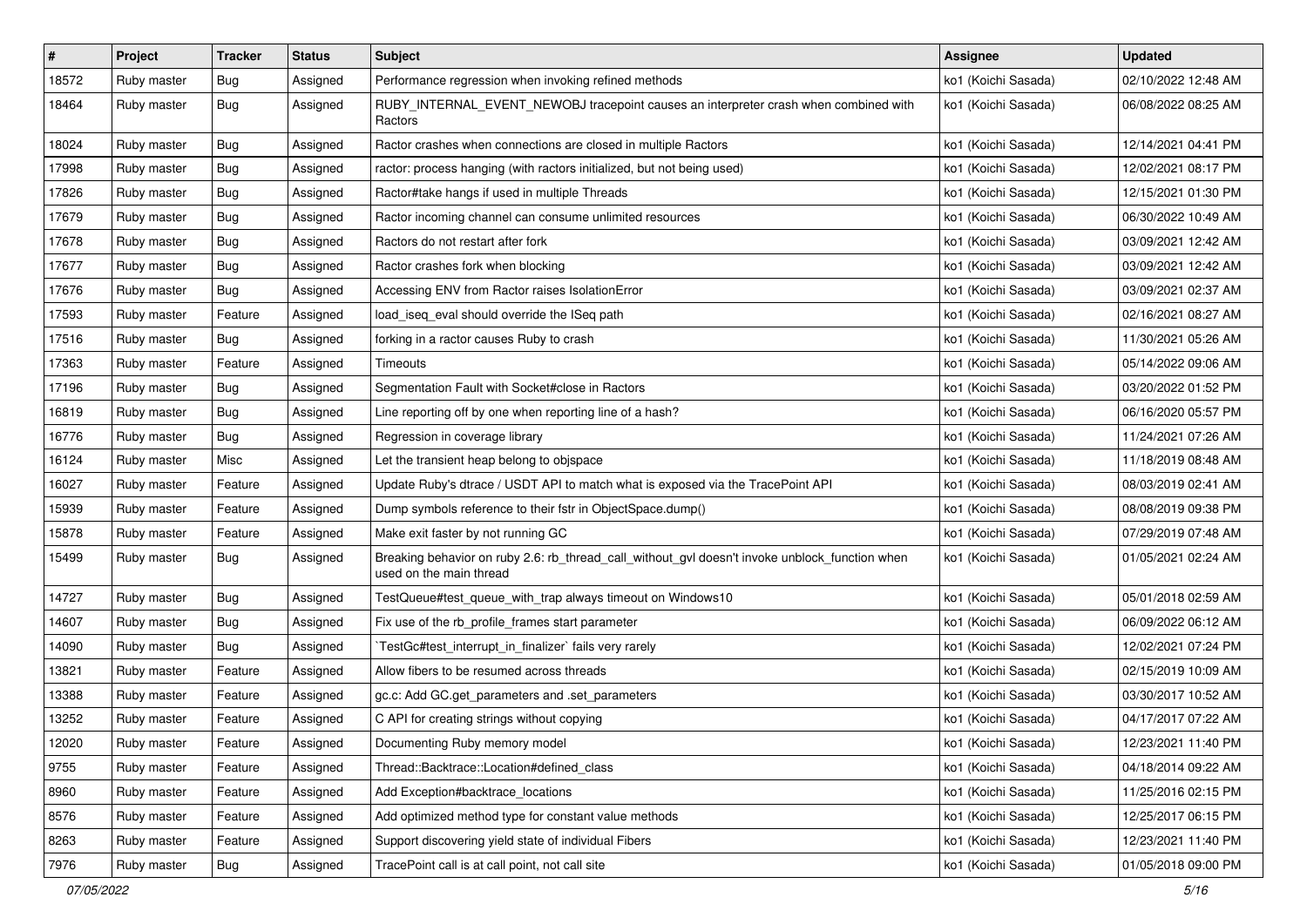| $\sharp$ | Project     | <b>Tracker</b> | <b>Status</b> | <b>Subject</b>                                                                                                                    | <b>Assignee</b>     | <b>Updated</b>      |
|----------|-------------|----------------|---------------|-----------------------------------------------------------------------------------------------------------------------------------|---------------------|---------------------|
| 6695     | Ruby master | Feature        | Assigned      | Configuration for Thread/Fiber creation                                                                                           | ko1 (Koichi Sasada) | 12/25/2017 06:15 PM |
| 6694     | Ruby master | Feature        | Assigned      | Thread.new without block.                                                                                                         | ko1 (Koichi Sasada) | 12/25/2017 06:15 PM |
| 4040     | Ruby master | Bug            | Assigned      | SystemStackError with Hash[*a] for Large _a_                                                                                      | ko1 (Koichi Sasada) | 12/25/2017 06:14 PM |
| 3731     | Ruby master | Feature        | Assigned      | Easier Embedding API for Ruby                                                                                                     | ko1 (Koichi Sasada) | 12/25/2017 06:14 PM |
| 2294     | Ruby master | Feature        | Assigned      | [PATCH] ruby_bind_stack() to embed Ruby in coroutine                                                                              | ko1 (Koichi Sasada) | 01/05/2018 09:00 PM |
| 18886    | Ruby master | Bug            | Open          | Struct aref and aset don't trigger any tracepoints.                                                                               | ko1 (Koichi Sasada) | 06/29/2022 06:05 AM |
| 18553    | Ruby master | Bug            | Open          | Memory leak on compiling method call with kwargs                                                                                  | ko1 (Koichi Sasada) | 03/23/2022 09:34 PM |
| 18275    | Ruby master | Feature        | Open          | Add an option to define_method to not capture the surrounding environment                                                         | ko1 (Koichi Sasada) | 12/03/2021 02:34 PM |
| 18258    | Ruby master | Bug            | Open          | Ractor shareable? can be slow and mutates internal object flags.                                                                  | ko1 (Koichi Sasada) | 10/21/2021 08:58 AM |
| 18119    | Ruby master | Bug            | Open          | Ractor crashes when instantiating classes                                                                                         | ko1 (Koichi Sasada) | 09/14/2021 01:42 AM |
| 17884    | Ruby master | Feature        | Open          | locindex for profiling tools                                                                                                      | ko1 (Koichi Sasada) | 05/24/2021 04:17 PM |
| 17667    | Ruby master | Bug            | Open          | Module#name needs synchronization                                                                                                 | ko1 (Koichi Sasada) | 03/02/2021 07:31 AM |
| 17624    | Ruby master | Bug            | Open          | Ractor.receive is not thread-safe                                                                                                 | ko1 (Koichi Sasada) | 09/14/2021 01:40 AM |
| 17617    | Ruby master | Bug            | Open          | When a Ractor's incoming port is closed, Ractor.receive_if does not raise Ractor::ClosedError, but<br>instead blocks indefinitely | ko1 (Koichi Sasada) | 09/14/2021 01:40 AM |
| 17543    | Ruby master | Bug            | Open          | Ractor isolation broken by `self` in shareable proc                                                                               | ko1 (Koichi Sasada) | 01/29/2021 03:06 PM |
| 17531    | Ruby master | Bug            | Open          | `did_you_mean` not Ractor friendly                                                                                                | ko1 (Koichi Sasada) | 01/29/2021 08:48 AM |
| 17513    | Ruby master | Bug            | Open          | Methods of shareable objects and UnboundMethods should be shareable                                                               | ko1 (Koichi Sasada) | 01/06/2021 08:53 PM |
| 17502    | Ruby master | Misc           | Open          | C vs Ruby                                                                                                                         | ko1 (Koichi Sasada) | 12/02/2021 07:53 PM |
| 17420    | Ruby master | Bug            | Open          | Unsafe mutation of \$" when doing non-RubyGems require in Ractor                                                                  | ko1 (Koichi Sasada) | 01/07/2021 01:23 PM |
| 17414    | Ruby master | Feature        | Open          | Ractor should allow access to shareable attributes for Modules/Classes                                                            | ko1 (Koichi Sasada) | 12/21/2020 03:56 PM |
| 17404    | Ruby master | Feature        | Open          | Ractor `move:` API to allow shareability check                                                                                    | ko1 (Koichi Sasada) | 12/18/2020 09:17 PM |
| 17393    | Ruby master | Feature        | Open          | Ractor::Moved#inspect`                                                                                                            | ko1 (Koichi Sasada) | 12/21/2020 05:47 PM |
| 17359    | Ruby master | Bug            | Open          | Ractor copy mode is not Ractor-safe                                                                                               | ko1 (Koichi Sasada) | 12/02/2020 05:42 PM |
| 15854    | Ruby master | Feature        | Open          | Tracing instance variable assignment                                                                                              | ko1 (Koichi Sasada) | 07/29/2019 07:13 AM |
| 15802    | Ruby master | Misc           | Open          | Reduce the minimum string buffer size from 127 to 63 bytes                                                                        | ko1 (Koichi Sasada) | 07/30/2019 04:04 AM |
| 15778    | Ruby master | Feature        | Open          | Expose an API to pry-open the stack frames in Ruby                                                                                | ko1 (Koichi Sasada) | 08/29/2019 06:24 AM |
| 15315    | Ruby master | Bug            | Open          | ec switch can still lose interrupts                                                                                               | ko1 (Koichi Sasada) | 11/20/2018 09:32 AM |
| 15263    | Ruby master | Bug            | Open          | [PATCH] vm_trace.c (postponed_job_register): only hit main thread                                                                 | ko1 (Koichi Sasada) | 10/27/2018 11:35 PM |
| 14859    | Ruby master | Feature        | Open          | [PATCH] implement Timeout in VM                                                                                                   | ko1 (Koichi Sasada) | 07/22/2018 07:42 AM |
| 14813    | Ruby master | Feature        | Open          | [PATCH] gc.c: make gc_enter+gc_exit pairs dtrace probes, too                                                                      | ko1 (Koichi Sasada) | 12/17/2018 07:42 AM |
| 14492    | Ruby master | Feature        | Open          | iseg loading + caching should be in core                                                                                          | ko1 (Koichi Sasada) | 12/10/2020 08:53 AM |
| 14394    | Ruby master | Feature        | Open          | Class.descendants                                                                                                                 | ko1 (Koichi Sasada) | 01/20/2022 10:46 PM |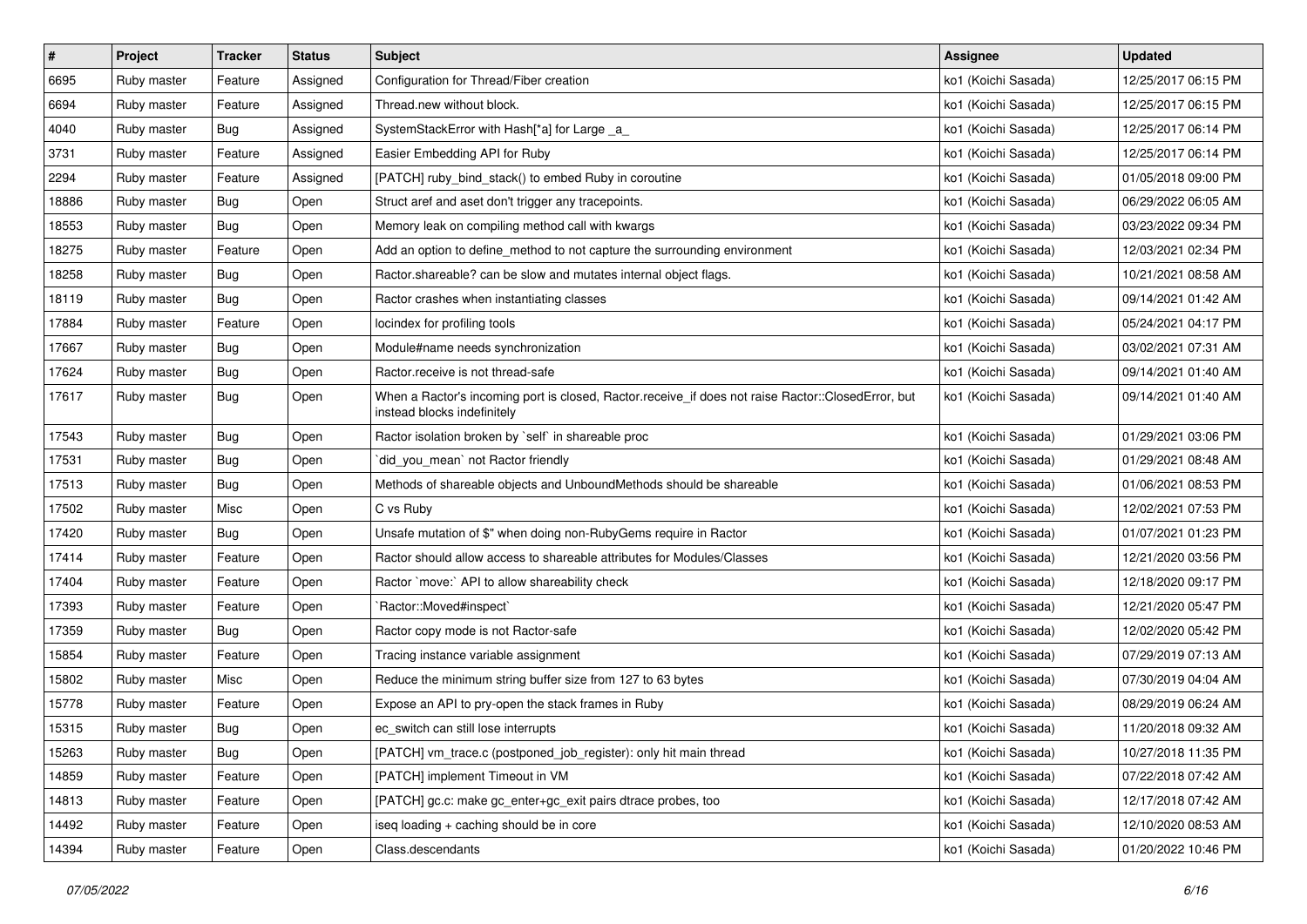| $\vert$ # | Project     | <b>Tracker</b> | <b>Status</b> | Subject                                                                                       | <b>Assignee</b>                     | <b>Updated</b>      |
|-----------|-------------|----------------|---------------|-----------------------------------------------------------------------------------------------|-------------------------------------|---------------------|
| 13512     | Ruby master | Feature        | Open          | <b>System Threads</b>                                                                         | ko1 (Koichi Sasada)                 | 07/14/2017 07:08 AM |
| 11808     | Ruby master | Bug            | Open          | Different behavior between Enumerable#grep and Array#grep                                     | ko1 (Koichi Sasada)                 | 10/26/2020 04:36 AM |
| 11174     | Ruby master | Bug            | Open          | threads memory leak                                                                           | ko1 (Koichi Sasada)                 | 06/17/2019 03:17 PM |
| 10932     | Ruby master | Feature        | Open          | Enabling allocation tracing as early as possible                                              | ko1 (Koichi Sasada)                 | 06/13/2015 07:54 AM |
| 10423     | Ruby master | Feature        | Open          | [PATCH] opt_str_lit*: avoid literal string allocations                                        | ko1 (Koichi Sasada)                 | 01/05/2018 09:01 PM |
| 10238     | Ruby master | Feature        | Open          | todo: remove dependency on malloc_usable_size                                                 | ko1 (Koichi Sasada)                 | 12/10/2020 09:20 AM |
| 10009     | Ruby master | Bug            | Open          | IO operation is 10x slower in multi-thread environment                                        | ko1 (Koichi Sasada)                 | 05/21/2015 07:19 AM |
| 8444      | Ruby master | Bug            | Open          | Regexp vars $\frac{6}{5}$ and friends are not thread local                                    | ko1 (Koichi Sasada)                 | 07/30/2019 07:38 AM |
| 11269     | Ruby master | Bug            | Assigned      | ruby_init_setproctitle() should be called before require_libraries()                          | kosaki (Motohiro KOSAKI)            | 06/17/2015 03:01 AM |
| 7086      | Ruby master | Feature        | Assigned      | ConditionVariable#wait has meaningless return value                                           | kosaki (Motohiro KOSAKI)            | 12/25/2017 06:15 PM |
| 4464      | Ruby master | Feature        | Assigned      | [PATCH] add Fcntl:: Flock object for easier use of POSIX file locks                           | kosaki (Motohiro KOSAKI)            | 12/25/2017 06:14 PM |
| 13697     | Ruby master | Feature        | Open          | [PATCH]: futex based thread primitives                                                        | kosaki (Motohiro KOSAKI)            | 01/28/2018 11:41 PM |
| 18034     | Ruby master | Bug            | Assigned      | Segmentation fault fiddle with `--enable-bundled-libffi` and macOS                            | kou (Kouhei Sutou)                  | 11/30/2021 07:39 AM |
| 17478     | Ruby master | Bug            | Assigned      | Ruby3.0 is slower than Ruby2.7.2 when parsing a large CSV file                                | kou (Kouhei Sutou)                  | 11/24/2021 05:12 AM |
| 8782      | Ruby master | Bug            | Assigned      | Don't set rl_getc_function on editline                                                        | kouji (Kouji Takao)                 | 01/05/2018 09:00 PM |
| 7859      | Ruby master | Bug            | Assigned      | Readline: Incorrect arrow key behavior in vi_editing_mode insert mode with Readline 6.2       | kouji (Kouji Takao)                 | 12/25/2017 06:15 PM |
| 18773     | Ruby master | Feature        | Assigned      | deconstruct to receive a range                                                                | ktsj (Kazuki Tsujimoto)             | 07/04/2022 05:38 PM |
| 18408     | Ruby master | Feature        | Assigned      | Allow pattern match to set instance variables                                                 | ktsj (Kazuki Tsujimoto)             | 01/26/2022 07:07 PM |
| 17355     | Ruby master | Feature        | Assigned      | Using same set of names in or-patterns (pattern matching with $Foo(x)   Bar(x)$ )             | ktsj (Kazuki Tsujimoto)             | 09/13/2021 09:11 AM |
| 15918     | Ruby master | Feature        | Open          | Pattern matching for Set                                                                      | ktsj (Kazuki Tsujimoto)             | 07/29/2019 08:12 AM |
| 15881     | Ruby master | Feature        | Open          | Optimize deconstruct in pattern matching                                                      | ktsj (Kazuki Tsujimoto)             | 12/25/2019 04:28 AM |
| 4247      | Ruby master | Feature        | Assigned      | New features for Array#sample, Array#choice                                                   | mame (Yusuke Endoh)                 | 12/25/2017 06:14 PM |
| 18564     | Ruby master | Feature        | Open          | Add Exception#detailed_message                                                                | mame (Yusuke Endoh)                 | 02/01/2022 08:06 PM |
| 18194     | Ruby master | Feature        | Open          | No easy way to format exception messages per thread/fiber scheduler context.                  | mame (Yusuke Endoh)                 | 09/29/2021 10:10 AM |
| 14244     | Ruby master | Feature        | Open          | Better error messages for scripts with non-matching end statements                            | mame (Yusuke Endoh)                 | 11/29/2018 08:57 AM |
| 12676     | Ruby master | Feature        | Assigned      | Significant performance increase, and code conciseness, for prime_division method in prime.rb | marcandre (Marc-Andre<br>Lafortune) | 11/18/2016 03:46 PM |
| 15815     | Ruby master | Feature        | Open          | Add option to raise NoMethodError for OpenStruct                                              | marcandre (Marc-Andre<br>Lafortune) | 09/28/2020 02:11 AM |
| 9347      | Ruby master | Feature        | Open          | Accept non callable argument to detect                                                        | marcandre (Marc-Andre<br>Lafortune) | 01/05/2018 09:00 PM |
| 8223      | Ruby master | Feature        | Open          | Make Matrix more omnivorous.                                                                  | marcandre (Marc-Andre<br>Lafortune) | 04/09/2013 03:42 AM |
| 17291     | Ruby master | Feature        | Assigned      | Optimize __send__ call                                                                        | matz (Yukihiro Matsumoto)           | 01/12/2021 05:47 AM |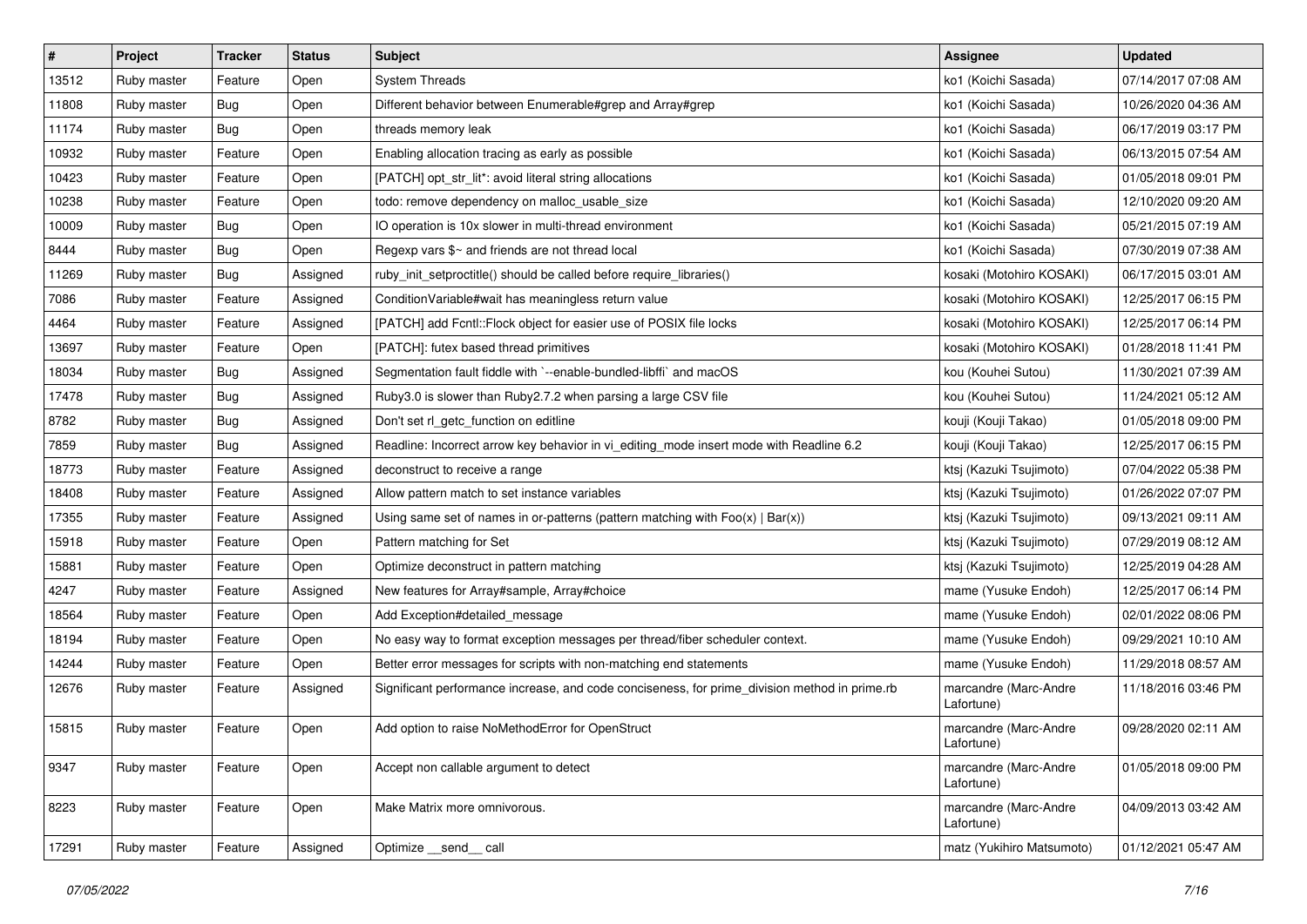| $\pmb{\#}$ | Project     | <b>Tracker</b> | <b>Status</b> | <b>Subject</b>                                                                                                         | <b>Assignee</b>           | <b>Updated</b>      |
|------------|-------------|----------------|---------------|------------------------------------------------------------------------------------------------------------------------|---------------------------|---------------------|
| 16630      | Ruby master | Misc           | Assigned      | Deprecate pub/ruby/*snapshot* and use pub/ruby/snapshot/* instead                                                      | matz (Yukihiro Matsumoto) | 02/27/2020 09:52 AM |
| 16461      | Ruby master | Feature        | Assigned      | Proc#using                                                                                                             | matz (Yukihiro Matsumoto) | 12/10/2020 09:10 AM |
| 14397      | Ruby master | Feature        | Assigned      | public, protected and private should return their arguments instead of self                                            | matz (Yukihiro Matsumoto) | 12/10/2018 07:08 AM |
| 13129      | Ruby master | Feature        | Assigned      | Refinements cannot refine method_missing and respond_to_missing?                                                       | matz (Yukihiro Matsumoto) | 07/03/2021 10:45 PM |
| 12813      | Ruby master | Feature        | Assigned      | Calling chunk_while, slice_after, slice_before, slice_when with no block                                               | matz (Yukihiro Matsumoto) | 12/06/2016 12:58 PM |
| 12543      | Ruby master | Feature        | Assigned      | explicit tail call syntax: foo() then return                                                                           | matz (Yukihiro Matsumoto) | 04/18/2021 03:02 PM |
| 11816      | Ruby master | Feature        | Assigned      | Partial safe navigation operator                                                                                       | matz (Yukihiro Matsumoto) | 04/14/2020 08:02 AM |
| 11704      | Ruby master | Bug            | Assigned      | Refinements only get "used" once in loop                                                                               | matz (Yukihiro Matsumoto) | 04/14/2016 02:45 AM |
| 11028      | Ruby master | Feature        | Assigned      | standalone running single file (zipped archives of ruby code) running **without installation** using<br>"gem install " | matz (Yukihiro Matsumoto) | 04/04/2015 01:44 AM |
| 10481      | Ruby master | Feature        | Assigned      | Add "if" and "unless" clauses to rescue statements                                                                     | matz (Yukihiro Matsumoto) | 01/18/2015 02:46 PM |
| 9816       | Ruby master | Feature        | Assigned      | 00000000000000000000                                                                                                   | matz (Yukihiro Matsumoto) | 10/28/2014 08:29 AM |
| 9768       | Ruby master | Feature        | Assigned      | Method that is visible only within a certain module/class                                                              | matz (Yukihiro Matsumoto) | 04/25/2014 06:43 AM |
| 9023       | Ruby master | Feature        | Assigned      | Array#tail                                                                                                             | matz (Yukihiro Matsumoto) | 12/23/2021 11:40 PM |
| 8948       | Ruby master | Feature        | Assigned      | Frozen regex                                                                                                           | matz (Yukihiro Matsumoto) | 12/20/2020 07:15 PM |
| 8850       | Ruby master | Feature        | Assigned      | Convert Rational to decimal string                                                                                     | matz (Yukihiro Matsumoto) | 12/25/2017 06:15 PM |
| 8839       | Ruby master | Feature        | Assigned      | Class and module should return the class or module that was opened                                                     | matz (Yukihiro Matsumoto) | 12/28/2015 08:36 AM |
| 8678       | Ruby master | Feature        | Assigned      | Allow invalid string to work with regexp                                                                               | matz (Yukihiro Matsumoto) | 01/05/2018 09:00 PM |
| 8536       | Ruby master | Feature        | Assigned      | Implement is_numeric? family of methods                                                                                | matz (Yukihiro Matsumoto) | 12/25/2017 06:15 PM |
| 8271       | Ruby master | Feature        | Assigned      | Proposal for moving to a more visible, formal process for feature requests                                             | matz (Yukihiro Matsumoto) | 12/23/2021 11:40 PM |
| 8164       | Ruby master | Feature        | Assigned      | Public/Private                                                                                                         | matz (Yukihiro Matsumoto) | 12/10/2020 08:50 AM |
| 8042       | Ruby master | Feature        | Assigned      | Add Addrinfo#socket to create a socket that is not connected or bound                                                  | matz (Yukihiro Matsumoto) | 12/25/2017 06:15 PM |
| 8016       | Ruby master | Feature        | Assigned      | Alias FILE and LINE as methods                                                                                         | matz (Yukihiro Matsumoto) | 12/25/2017 06:15 PM |
| 7739       | Ruby master | Feature        | Assigned      | Define Hash#  as Hash#reverse merge in Rails                                                                           | matz (Yukihiro Matsumoto) | 12/25/2017 06:15 PM |
| 7644       | Ruby master | Feature        | Assigned      | In refinements, change "using" keyword to a less generic word.                                                         | matz (Yukihiro Matsumoto) | 12/10/2020 08:49 AM |
| 7580       | Ruby master | Feature        | Assigned      | Range translation                                                                                                      | matz (Yukihiro Matsumoto) | 06/11/2018 09:51 AM |
| 7503       | Ruby master | Feature        | Assigned      | make timeout.rb async-interrupt safe by default                                                                        | matz (Yukihiro Matsumoto) | 12/25/2017 06:15 PM |
| 7436       | Ruby master | Feature        | Assigned      | Allow for a "granularity" flag for backtrace_locations                                                                 | matz (Yukihiro Matsumoto) | 12/25/2017 06:15 PM |
| 7349       | Ruby master | Feature        | Assigned      | Struct#inspect needs more meaningful output                                                                            | matz (Yukihiro Matsumoto) | 12/25/2017 06:15 PM |
| 7314       | Ruby master | Feature        | Assigned      | Convert Proc to Lambda doesn't work in MRI                                                                             | matz (Yukihiro Matsumoto) | 05/21/2016 09:15 AM |
| 7132       | Ruby master | Feature        | Assigned      | Alternation between named / ordered method arguments and aliases for method arguments.                                 | matz (Yukihiro Matsumoto) | 12/25/2017 06:15 PM |
| 7121       | Ruby master | Feature        | Assigned      | Extending the use of `require'                                                                                         | matz (Yukihiro Matsumoto) | 12/25/2017 06:15 PM |
| 7087       | Ruby master | Feature        | Assigned      | ::ConditionVariable#wait does not work with Monitor because Monitor#sleep does not exist                               | matz (Yukihiro Matsumoto) | 12/25/2017 06:15 PM |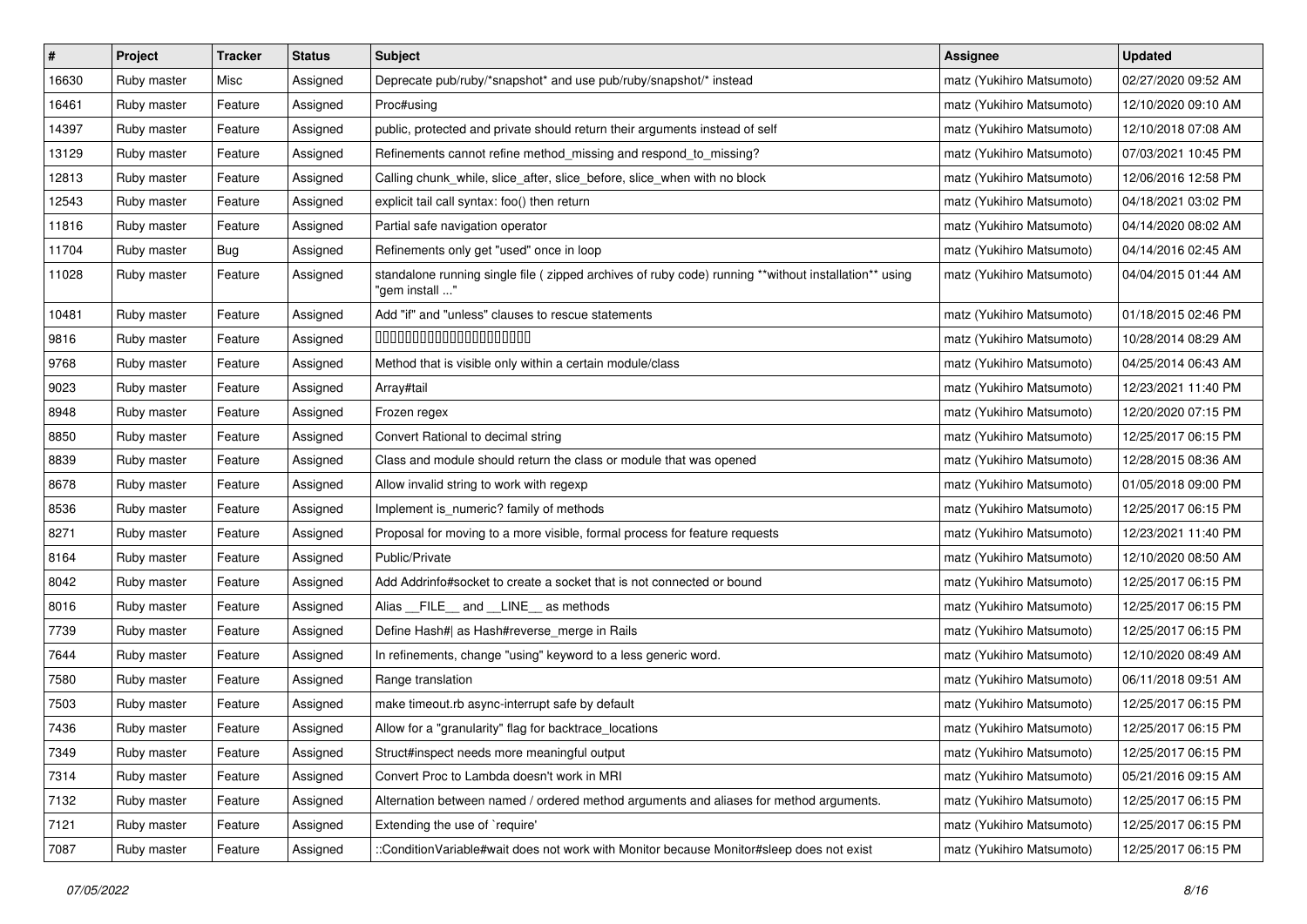| $\pmb{\#}$ | Project     | <b>Tracker</b> | <b>Status</b> | Subject                                                                                                          | <b>Assignee</b>           | <b>Updated</b>      |
|------------|-------------|----------------|---------------|------------------------------------------------------------------------------------------------------------------|---------------------------|---------------------|
| 6842       | Ruby master | Feature        | Assigned      | Add Optional Arguments to String#strip                                                                           | matz (Yukihiro Matsumoto) | 08/24/2016 05:50 AM |
| 6841       | Ruby master | Feature        | Assigned      | Shorthand for Assigning Return Value of Method to Self                                                           | matz (Yukihiro Matsumoto) | 12/10/2020 08:53 AM |
| 6811       | Ruby master | Feature        | Assigned      | File, Dir and FileUtils should have bang-versions of singleton methods that fails silently                       | matz (Yukihiro Matsumoto) | 12/25/2017 06:15 PM |
| 6810       | Ruby master | Feature        | Assigned      | module A::B; end` is not equivalent to `module A; module B; end; end` with respect to constant<br>lookup (scope) | matz (Yukihiro Matsumoto) | 12/10/2020 09:22 AM |
| 6802       | Ruby master | Feature        | Assigned      | String#scan should have equivalent yielding MatchData                                                            | matz (Yukihiro Matsumoto) | 12/25/2017 06:15 PM |
| 6671       | Ruby master | Feature        | Assigned      | File.split_all and File.split_root                                                                               | matz (Yukihiro Matsumoto) | 12/25/2017 06:15 PM |
| 6648       | Ruby master | Feature        | Assigned      | Provide a standard API for retrieving all command-line flags passed to Ruby                                      | matz (Yukihiro Matsumoto) | 12/25/2017 06:15 PM |
| 6611       | Ruby master | Feature        | Assigned      | Comments requested on implementation of set_parse_func                                                           | matz (Yukihiro Matsumoto) | 12/25/2017 06:15 PM |
| 6596       | Ruby master | Feature        | Assigned      | New method `Array#indexes`                                                                                       | matz (Yukihiro Matsumoto) | 07/29/2020 01:41 AM |
| 6594       | Ruby master | Feature        | Assigned      | Integrated Functor                                                                                               | matz (Yukihiro Matsumoto) | 12/10/2020 08:53 AM |
| 6452       | Ruby master | Feature        | Assigned      | Allow extend to override class methods                                                                           | matz (Yukihiro Matsumoto) | 12/10/2020 08:53 AM |
| 6445       | Ruby master | Feature        | Assigned      | request for default length/position on string index                                                              | matz (Yukihiro Matsumoto) | 12/25/2017 06:15 PM |
| 6413       | Ruby master | Feature        | Assigned      | Make Dir.entries default to Dir.entries(Dir.pwd)                                                                 | matz (Yukihiro Matsumoto) | 12/25/2017 06:15 PM |
| 6376       | Ruby master | Feature        | Assigned      | Feature lookup and checking if feature is loaded                                                                 | matz (Yukihiro Matsumoto) | 12/25/2017 06:15 PM |
| 6354       | Ruby master | Feature        | Assigned      | Remove escape (break/return/redo/next support) from class/module scope                                           | matz (Yukihiro Matsumoto) | 12/25/2017 06:15 PM |
| 6337       | Ruby master | Feature        | Assigned      | FileUtils#sync                                                                                                   | matz (Yukihiro Matsumoto) | 12/25/2017 06:15 PM |
| 6317       | Ruby master | Feature        | Assigned      |                                                                                                                  | matz (Yukihiro Matsumoto) | 12/25/2017 06:15 PM |
| 6309       | Ruby master | Feature        | Assigned      | Add a reference queue for weak references                                                                        | matz (Yukihiro Matsumoto) | 08/23/2020 09:07 PM |
| 6308       | Ruby master | Feature        | Assigned      | Eliminate delegation from WeakRef                                                                                | matz (Yukihiro Matsumoto) | 12/23/2021 11:40 PM |
| 6293       | Ruby master | Feature        | Assigned      | new queue / blocking queues                                                                                      | matz (Yukihiro Matsumoto) | 12/25/2017 06:15 PM |
| 6277       | Ruby master | Feature        | Assigned      | Hash#convert key                                                                                                 | matz (Yukihiro Matsumoto) | 12/25/2017 06:15 PM |
| 5970       | Ruby master | Feature        | Assigned      | Add Enumerable#join with same semantics as Array#join                                                            | matz (Yukihiro Matsumoto) | 12/25/2017 06:15 PM |
| 5945       | Ruby master | Feature        | Assigned      | Add the ability to mark a at_exit as process-local.                                                              | matz (Yukihiro Matsumoto) | 10/10/2018 08:29 AM |
| 5825       | Ruby master | Feature        | Assigned      | Sweet instance var assignment in the object initializer                                                          | matz (Yukihiro Matsumoto) | 12/10/2020 08:53 AM |
| 5781       | Ruby master | Feature        | Assigned      | Query attributes (attribute methods ending in `?` mark)                                                          | matz (Yukihiro Matsumoto) | 01/10/2020 06:34 AM |
| 5749       | Ruby master | Feature        | Assigned      | new method String#match_all needed                                                                               | matz (Yukihiro Matsumoto) | 12/25/2017 06:15 PM |
| 5741       | Ruby master | Feature        | Assigned      | Secure Erasure of Passwords                                                                                      | matz (Yukihiro Matsumoto) | 12/25/2017 06:15 PM |
| 5643       | Ruby master | Feature        | Assigned      | require/load options and binding option                                                                          | matz (Yukihiro Matsumoto) | 12/25/2017 06:15 PM |
| 5582       | Ruby master | Feature        | Assigned      | Allow clone of singleton methods on a BasicObject                                                                | matz (Yukihiro Matsumoto) | 12/25/2017 06:15 PM |
| 5558       | Ruby master | Feature        | Assigned      | String#% strange arity errors                                                                                    | matz (Yukihiro Matsumoto) | 12/25/2017 06:15 PM |
| 5456       | Ruby master | Feature        | Assigned      | kernel#syscall() should be removed.                                                                              | matz (Yukihiro Matsumoto) | 12/10/2020 08:46 AM |
| 5445       | Ruby master | Feature        | Assigned      | Need RUBYOPT -r before ARGV -r                                                                                   | matz (Yukihiro Matsumoto) | 12/25/2017 06:15 PM |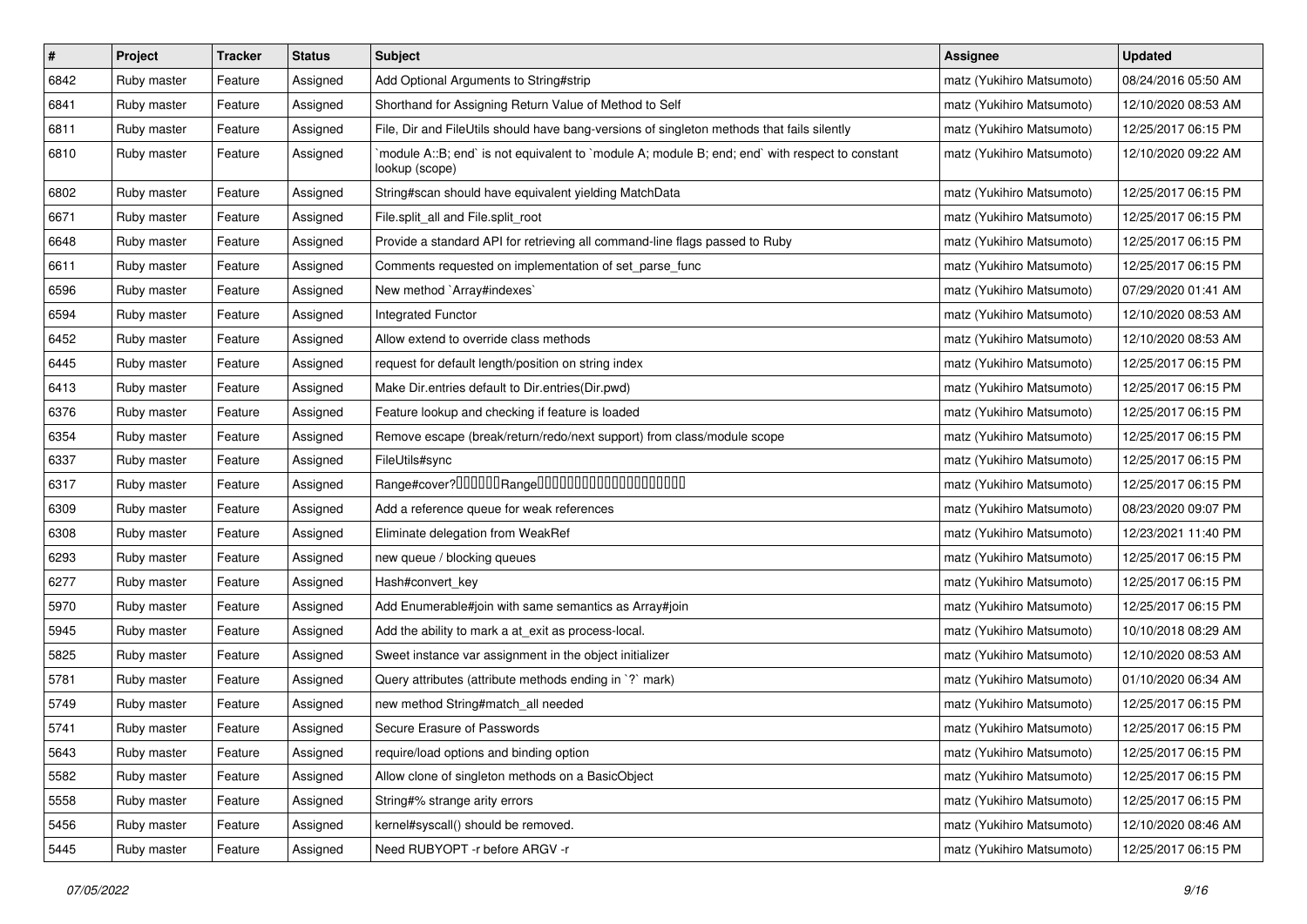| $\pmb{\#}$ | Project     | <b>Tracker</b> | <b>Status</b> | <b>Subject</b>                                                                     | <b>Assignee</b>           | <b>Updated</b>      |
|------------|-------------|----------------|---------------|------------------------------------------------------------------------------------|---------------------------|---------------------|
| 5389       | Ruby master | Feature        | Assigned      | New method Enumerator#iterate                                                      | matz (Yukihiro Matsumoto) | 12/25/2017 06:15 PM |
| 5129       | Ruby master | Feature        | Assigned      | Create a core class "FileArray" and make "ARGF" its instance                       | matz (Yukihiro Matsumoto) | 01/23/2018 02:02 PM |
| 5064       | Ruby master | Feature        | Assigned      | HTTP user-agent class                                                              | matz (Yukihiro Matsumoto) | 12/25/2017 06:15 PM |
| 5007       | Ruby master | Feature        | Assigned      | Proc#call_under: Unifying instance_eval and instance_exec                          | matz (Yukihiro Matsumoto) | 04/19/2018 07:57 AM |
| 4824       | Ruby master | Feature        | Assigned      | Provide method Kernel#executed?                                                    | matz (Yukihiro Matsumoto) | 03/05/2018 04:57 AM |
| 4818       | Ruby master | Feature        | Assigned      | Add method marshalable?                                                            | matz (Yukihiro Matsumoto) | 12/25/2017 06:15 PM |
| 4592       | Ruby master | Feature        | Assigned      | Tempfile0000000                                                                    | matz (Yukihiro Matsumoto) | 12/25/2017 06:14 PM |
| 4539       | Ruby master | Feature        | Assigned      | Array#zip_with                                                                     | matz (Yukihiro Matsumoto) | 11/28/2019 08:23 AM |
| 4521       | Ruby master | Feature        | Assigned      | NoMethodError#message may take very long to execute                                | matz (Yukihiro Matsumoto) | 12/25/2017 06:14 PM |
| 4514       | Ruby master | Feature        | Assigned      | #deep_clone and #deep_dup for Objects                                              | matz (Yukihiro Matsumoto) | 12/25/2017 06:14 PM |
| 18159      | Ruby master | Feature        | Open          | Integrate functionality of dead_end gem into Ruby                                  | matz (Yukihiro Matsumoto) | 06/17/2022 02:06 PM |
| 17849      | Ruby master | Feature        | Open          | Fix Timeout timeout so that it can be used in threaded Web servers                 | matz (Yukihiro Matsumoto) | 04/10/2022 06:26 AM |
| 17830      | Ruby master | Feature        | Open          | Add Integer#previous and Integer#prev                                              | matz (Yukihiro Matsumoto) | 04/27/2021 11:35 PM |
| 17785      | Ruby master | Feature        | Open          | Allow named parameters to be keywords                                              | matz (Yukihiro Matsumoto) | 12/17/2021 06:10 PM |
| 17288      | Ruby master | Feature        | Open          | Optimize _send_ call with a literal method name                                    | matz (Yukihiro Matsumoto) | 10/30/2020 12:17 AM |
| 17279      | Ruby master | Feature        | Open          | Allow a negative step in Range#step with a block                                   | matz (Yukihiro Matsumoto) | 10/22/2020 02:23 AM |
| 17184      | Ruby master | Feature        | Open          | No stdlib function to perform simple string replacement                            | matz (Yukihiro Matsumoto) | 02/23/2021 09:27 PM |
| 16992      | Ruby master | Feature        | Open          | Sets: officially ordered                                                           | matz (Yukihiro Matsumoto) | 09/03/2020 02:08 PM |
| 16986      | Ruby master | Feature        | Open          | Anonymous Struct literal                                                           | matz (Yukihiro Matsumoto) | 01/15/2022 04:57 PM |
| 16894      | Ruby master | Feature        | Open          | Integer division for Ruby 3                                                        | matz (Yukihiro Matsumoto) | 05/18/2020 03:41 PM |
| 16495      | Ruby master | Feature        | Open          | Inconsistent quotes in error messages                                              | matz (Yukihiro Matsumoto) | 06/15/2022 04:21 PM |
| 15991      | Ruby master | Feature        | Open          | Allow questionmarks in variable names                                              | matz (Yukihiro Matsumoto) | 07/30/2019 03:57 AM |
| 15837      | Ruby master | Feature        | Open          | Module#name_components                                                             | matz (Yukihiro Matsumoto) | 05/08/2019 10:29 AM |
| 15764      | Ruby master | Bug            | Open          | Whitespace and control characters should not be permitted in tokens                | matz (Yukihiro Matsumoto) | 04/22/2019 07:48 AM |
| 15445      | Ruby master | Feature        | Open          | Reject '.123' in Float() method                                                    | matz (Yukihiro Matsumoto) | 01/10/2019 07:59 AM |
| 15330      | Ruby master | Feature        | Open          | autoload_relative                                                                  | matz (Yukihiro Matsumoto) | 06/19/2022 11:25 PM |
| 15277      | Ruby master | Feature        | Open          | at_exec                                                                            | matz (Yukihiro Matsumoto) | 05/25/2020 01:09 AM |
| 15192      | Ruby master | Feature        | Open          | Introduce a new "shortcut assigning" syntax to convenient setup instance variables | matz (Yukihiro Matsumoto) | 12/14/2021 06:42 PM |
| 15112      | Ruby master | Feature        | Open          | Introducing the short form of `STDERR.puts expr.inspect`.                          | matz (Yukihiro Matsumoto) | 10/12/2018 02:02 AM |
| 14982      | Ruby master | Feature        | Open          | Improve namespace system in ruby to avoiding top-level names chaos                 | matz (Yukihiro Matsumoto) | 12/31/2021 05:39 PM |
| 14927      | Ruby master | Feature        | Open          | Loading multiple files at once                                                     | matz (Yukihiro Matsumoto) | 09/18/2018 12:38 AM |
| 14760      | Ruby master | Misc           | Open          | cross-thread IO#close semantics                                                    | matz (Yukihiro Matsumoto) | 05/17/2018 08:21 AM |
| 14724      | Ruby master | Feature        | Open          | chains of inequalities                                                             | matz (Yukihiro Matsumoto) | 05/19/2018 01:06 AM |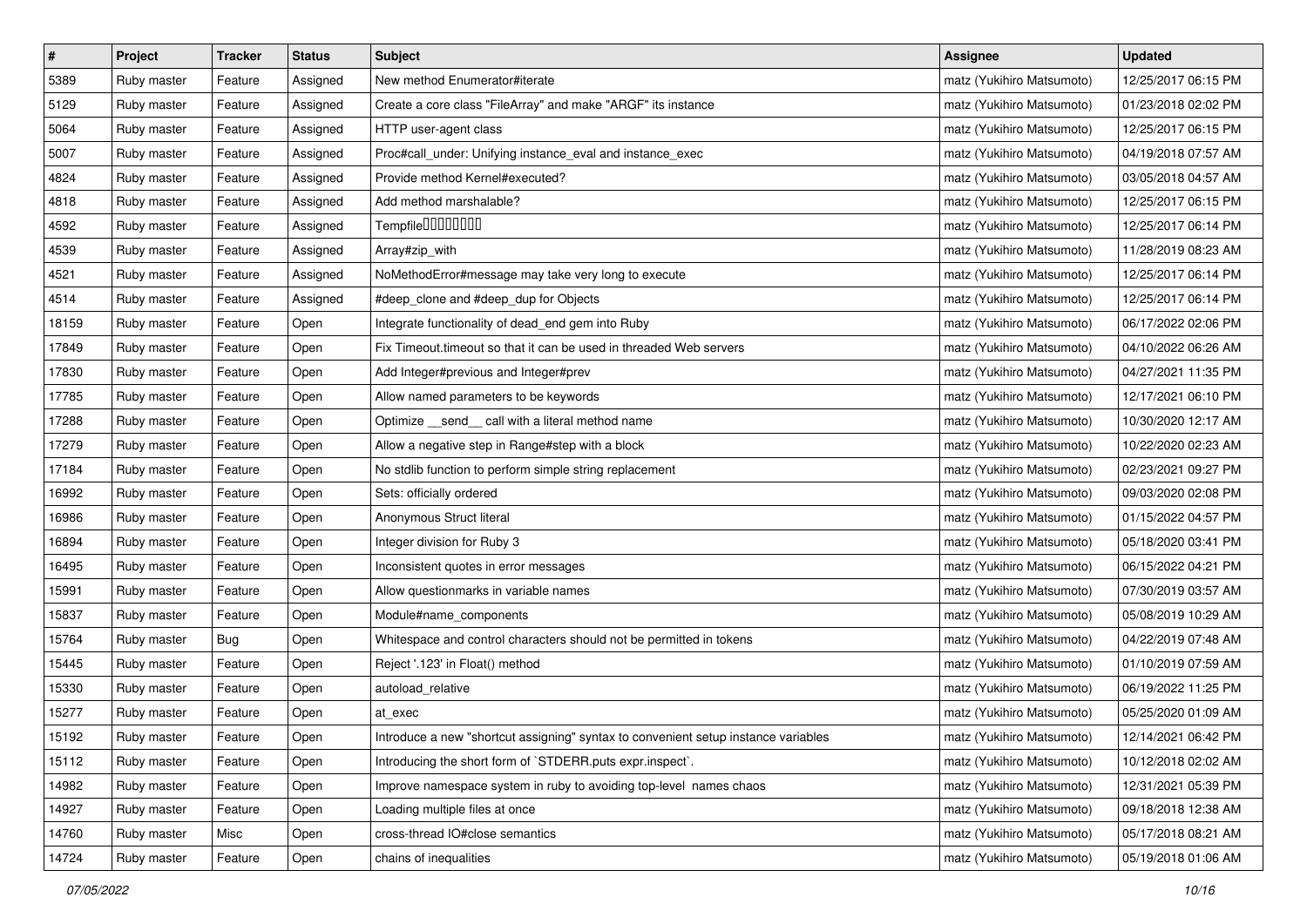| $\sharp$ | Project     | Tracker | <b>Status</b> | <b>Subject</b>                                                                            | Assignee                  | <b>Updated</b>      |
|----------|-------------|---------|---------------|-------------------------------------------------------------------------------------------|---------------------------|---------------------|
| 14609    | Ruby master | Feature | Open          | Let `Kernel#p` without an argument print the receiver                                     | matz (Yukihiro Matsumoto) | 02/08/2020 08:43 PM |
| 14546    | Ruby master | Feature | Open          | Hash#delete!                                                                              | matz (Yukihiro Matsumoto) | 05/30/2018 08:24 PM |
| 14128    | Ruby master | Feature | Open          | Introduce Hash#delete default value                                                       | matz (Yukihiro Matsumoto) | 11/25/2017 04:41 PM |
| 12306    | Ruby master | Feature | Open          | Implement String #blank? #present? and improve #strip and family to handle unicode        | matz (Yukihiro Matsumoto) | 07/22/2018 10:55 PM |
| 12244    | Ruby master | Feature | Open          | Add a way to `integer - integer % num`                                                    | matz (Yukihiro Matsumoto) | 05/17/2016 06:05 AM |
| 12019    | Ruby master | Feature | Open          | Better low-level support for writing concurrent libraries                                 | matz (Yukihiro Matsumoto) | 12/23/2021 11:43 PM |
| 11882    | Ruby master | Feature | Open          | Map or NamedMap                                                                           | matz (Yukihiro Matsumoto) | 01/17/2021 01:31 PM |
| 11735    | Ruby master | Feature | Open          | Porting String#squish and String#squish! from Ruby on Rails' Active Support               | matz (Yukihiro Matsumoto) | 06/24/2016 08:02 AM |
| 11627    | Ruby master | Feature | Open          | make `nonzero` an alias of `nonzero?`                                                     | matz (Yukihiro Matsumoto) | 12/23/2021 11:43 PM |
| 11518    | Ruby master | Feature | Open          | Queue enhancement - promote! and promote_all!                                             | matz (Yukihiro Matsumoto) | 09/17/2015 08:40 PM |
| 11517    | Ruby master | Feature | Open          | Queue enhancement - conditional pop                                                       | matz (Yukihiro Matsumoto) | 09/17/2015 09:02 PM |
| 11390    | Ruby master | Feature | Open          | Allow symbols starting with numbers                                                       | matz (Yukihiro Matsumoto) | 08/14/2015 05:23 AM |
| 11307    | Ruby master | Feature | Open          | exception-free non-blocking Queue#pop                                                     | matz (Yukihiro Matsumoto) | 06/25/2015 11:06 PM |
| 11181    | Ruby master | Feature | Open          | Add a line directive to Ruby                                                              | matz (Yukihiro Matsumoto) | 01/26/2016 02:04 AM |
| 11122    | Ruby master | Feature | Open          | exception-free non-blocking Queue/SizedQueue operations                                   | matz (Yukihiro Matsumoto) | 05/06/2015 08:53 PM |
| 10574    | Ruby master | Feature | Open          | Add String#Ichomp and String.Ichomp!                                                      | matz (Yukihiro Matsumoto) | 12/15/2014 04:34 PM |
| 10549    | Ruby master | Feature | Open          | Deprecate each_with_index and each_with_object in favor of with_index and with_object     | matz (Yukihiro Matsumoto) | 07/27/2021 11:09 AM |
| 10541    | Ruby master | Misc    | Open          | Remove shorthand string interpolation syntax                                              | matz (Yukihiro Matsumoto) | 10/08/2015 05:44 PM |
| 10498    | Ruby master | Feature | Open          | Make `loop` yield a counter                                                               | matz (Yukihiro Matsumoto) | 01/05/2018 09:01 PM |
| 10489    | Ruby master | Feature | Open          | Add inherit method for clearer and multiple inheritance                                   | matz (Yukihiro Matsumoto) | 12/10/2020 08:53 AM |
| 10404    | Ruby master | Feature | Open          | Allow individual finalizers to be removed with ObjectSpace.undefine_finalizer             | matz (Yukihiro Matsumoto) | 10/20/2014 08:14 AM |
| 10287    | Ruby master | Feature | Open          | rename COLON3 to COLON2_HEAD.                                                             | matz (Yukihiro Matsumoto) | 07/27/2021 09:34 AM |
| 9704     | Ruby master | Feature | Open          | Refinements as files instead of modules                                                   | matz (Yukihiro Matsumoto) | 10/11/2016 06:36 PM |
| 9614     | Ruby master | Feature | Open          | ordering of non-Hash items which use st_ internally                                       | matz (Yukihiro Matsumoto) | 01/05/2018 09:00 PM |
| 9123     | Ruby master | Feature | Open          | Make Numeric#nonzero? behavior consistent with Numeric#zero?                              | matz (Yukihiro Matsumoto) | 06/11/2019 12:55 PM |
| 9070     | Ruby master | Feature | Open          | Introduce `---` as synonym of `end` keyword                                               | matz (Yukihiro Matsumoto) | 11/02/2013 03:23 AM |
| 9043     | Ruby master | Feature | Open          | Add String#f method as shortcut for #freeze                                               | matz (Yukihiro Matsumoto) | 01/05/2018 09:00 PM |
| 8804     | Ruby master | Feature | Open          | ONCE syntax                                                                               | matz (Yukihiro Matsumoto) | 01/04/2020 08:26 PM |
| 8663     | Ruby master | Feature | Open          | Officialy alias ArgumentError to ArgError                                                 | matz (Yukihiro Matsumoto) | 08/09/2013 07:42 PM |
| 8478     | Ruby master | Feature | Open          | The hash returned by Enumerable#group_by should have an empty array for its default value | matz (Yukihiro Matsumoto) | 06/04/2013 03:56 PM |
| 8232     | Ruby master | Feature | Open          | Rudiments of abstract algebra in Ruby                                                     | matz (Yukihiro Matsumoto) | 04/09/2013 01:47 AM |
| 8229     | Ruby master | Feature | Open          | extend Hash.include?                                                                      | matz (Yukihiro Matsumoto) | 12/10/2020 08:53 AM |
| 8061     | Ruby master | Feature | Open          | 000000000000000                                                                           | matz (Yukihiro Matsumoto) | 12/25/2017 06:15 PM |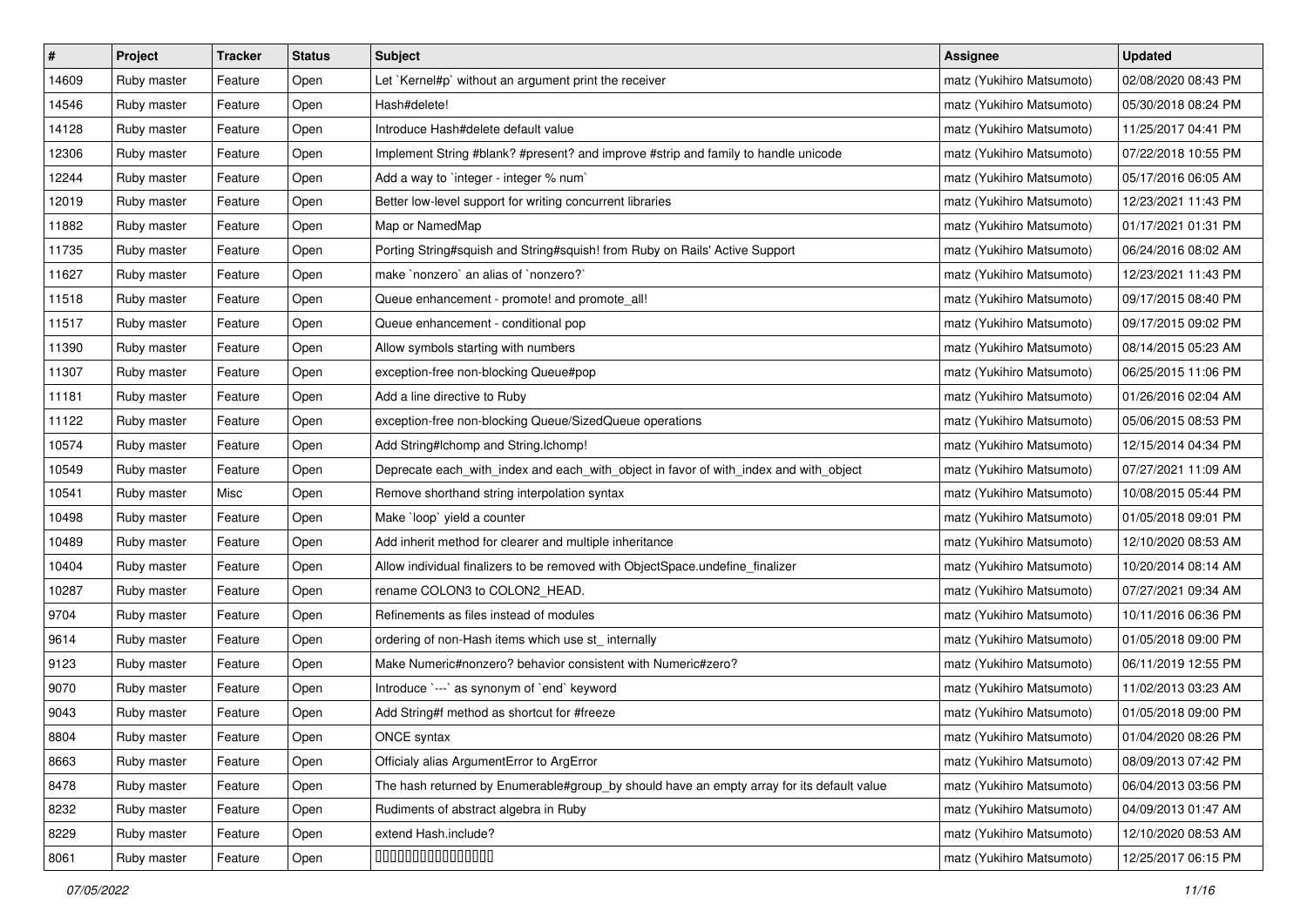| $\sharp$ | Project     | Tracker | <b>Status</b> | <b>Subject</b>                                                                    | <b>Assignee</b>                         | <b>Updated</b>      |
|----------|-------------|---------|---------------|-----------------------------------------------------------------------------------|-----------------------------------------|---------------------|
| 7914     | Ruby master | Feature | Open          | Case for local class methods                                                      | matz (Yukihiro Matsumoto)               | 12/25/2017 06:15 PM |
| 7883     | Ruby master | Feature | Open          | Add Regex#to_proc                                                                 | matz (Yukihiro Matsumoto)               | 12/25/2017 06:15 PM |
| 7876     | Ruby master | Feature | Open          | Add method for accessing Class from within Singleton Class                        | matz (Yukihiro Matsumoto)               | 12/25/2017 06:15 PM |
| 7848     | Ruby master | Feature | Open          | Restore default state for core ruby objects                                       | matz (Yukihiro Matsumoto)               | 12/25/2017 06:15 PM |
| 7795     | Ruby master | Feature | Open          | Symbol.defined? and/or to_existing_symbol                                         | matz (Yukihiro Matsumoto)               | 12/25/2017 06:15 PM |
| 7748     | Ruby master | Feature | Open          | Contextual send                                                                   | matz (Yukihiro Matsumoto)               | 12/10/2020 08:53 AM |
| 7704     | Ruby master | Feature | Open          | Add a list of enabled (experimental) language features.                           | matz (Yukihiro Matsumoto)               | 12/25/2017 06:15 PM |
| 7702     | Ruby master | Feature | Open          | Remove Proc#binding                                                               | matz (Yukihiro Matsumoto)               | 07/15/2019 07:39 PM |
| 7657     | Ruby master | Feature | Open          | Array#& doesn't accept Enumerables                                                | matz (Yukihiro Matsumoto)               | 12/25/2017 06:15 PM |
| 7654     | Ruby master | Feature | Open          | Add optional code block to IO::readlines                                          | matz (Yukihiro Matsumoto)               | 12/25/2017 06:15 PM |
| 7614     | Ruby master | Feature | Open          | alias_accessor                                                                    | matz (Yukihiro Matsumoto)               | 12/25/2017 06:15 PM |
| 7611     | Ruby master | Feature | Open          | Focal method for all loads/requires                                               | matz (Yukihiro Matsumoto)               | 12/25/2017 06:15 PM |
| 7604     | Ruby master | Feature | Open          | Make === comparison operator ability to delegate comparison to an argument        | matz (Yukihiro Matsumoto)               | 12/25/2017 06:15 PM |
| 7548     | Ruby master | Feature | Open          | <b>Load and Require Callbacks</b>                                                 | matz (Yukihiro Matsumoto)               | 12/25/2017 06:15 PM |
| 7546     | Ruby master | Feature | Open          | Change behavior of `Array#slice` for an argument of `Range` class                 | matz (Yukihiro Matsumoto)               | 12/10/2020 08:49 AM |
| 7444     | Ruby master | Feature | Open          | Array#product_set                                                                 | matz (Yukihiro Matsumoto)               | 12/25/2017 06:15 PM |
| 7377     | Ruby master | Feature | Open          | #indetical? as an alias for #equal?                                               | matz (Yukihiro Matsumoto)               | 12/25/2017 06:15 PM |
| 7149     | Ruby master | Feature | Open          | Constant magic for everyone.                                                      | matz (Yukihiro Matsumoto)               | 12/25/2017 06:15 PM |
| 6869     | Ruby master | Feature | Open          | Do not treat `_` parameter exceptionally                                          | matz (Yukihiro Matsumoto)               | 12/10/2020 08:58 AM |
| 6817     | Ruby master | Feature | Open          | Partial application                                                               | matz (Yukihiro Matsumoto)               | 12/25/2017 06:15 PM |
| 6641     | Ruby master | Feature | Open          | Hash.auto constructor                                                             | matz (Yukihiro Matsumoto)               | 12/25/2017 06:15 PM |
| 18439    | Ruby master | Feature | Open          | Support YJIT for VC++                                                             | maximecb (Maxime<br>Chevalier-Boisvert) | 01/10/2022 11:29 PM |
| 18677    | Ruby master | Bug     | Assigned      | BigDecimal#power (**) returns FloatDomainError when passing an infinite parameter | mrkn (Kenta Murata)                     | 04/20/2022 02:04 AM |
| 17339    | Ruby master | Feature | Assigned      | Semantic grouping with BigDecimal#to_s                                            | mrkn (Kenta Murata)                     | 12/20/2021 12:39 PM |
| 16350    | Ruby master | Feature | Assigned      | ArithmeticSequence#member? can result in infinite loop                            | mrkn (Kenta Murata)                     | 05/29/2020 10:26 PM |
| 14476    | Ruby master | Feature | Assigned      | Adding same_all? for checking whether all items in an Array are same              | mrkn (Kenta Murata)                     | 08/28/2020 01:10 PM |
| 10782    | Ruby master | Feature | Assigned      | Patch: Add constants for BigDecimal for ZERO, ONE, TEN                            | mrkn (Kenta Murata)                     | 05/21/2015 08:13 AM |
| 8295     | Ruby master | Feature | Assigned      | Float I Rational IIIIIIIIIIIIIIIIIII BigDecimal IIIIIIIIII                        | mrkn (Kenta Murata)                     | 12/25/2017 06:15 PM |
| 7321     | Ruby master | Feature | Assigned      | Newton.#nsolve 00 2 00000000000                                                   | mrkn (Kenta Murata)                     | 12/25/2017 06:15 PM |
| 6973     | Ruby master | Feature | Assigned      | Add an #integral? method to Numeric to test for whole-number values               | mrkn (Kenta Murata)                     | 12/25/2017 06:15 PM |
| 6857     | Ruby master | Feature | Assigned      | bigdecimal/math BigMath.E/BigMath.exp R. P. Feynman inspired optimization         | mrkn (Kenta Murata)                     | 12/25/2017 06:15 PM |
| 5310     | Ruby master | Feature | Assigned      | Integral objects                                                                  | mrkn (Kenta Murata)                     | 12/25/2017 06:15 PM |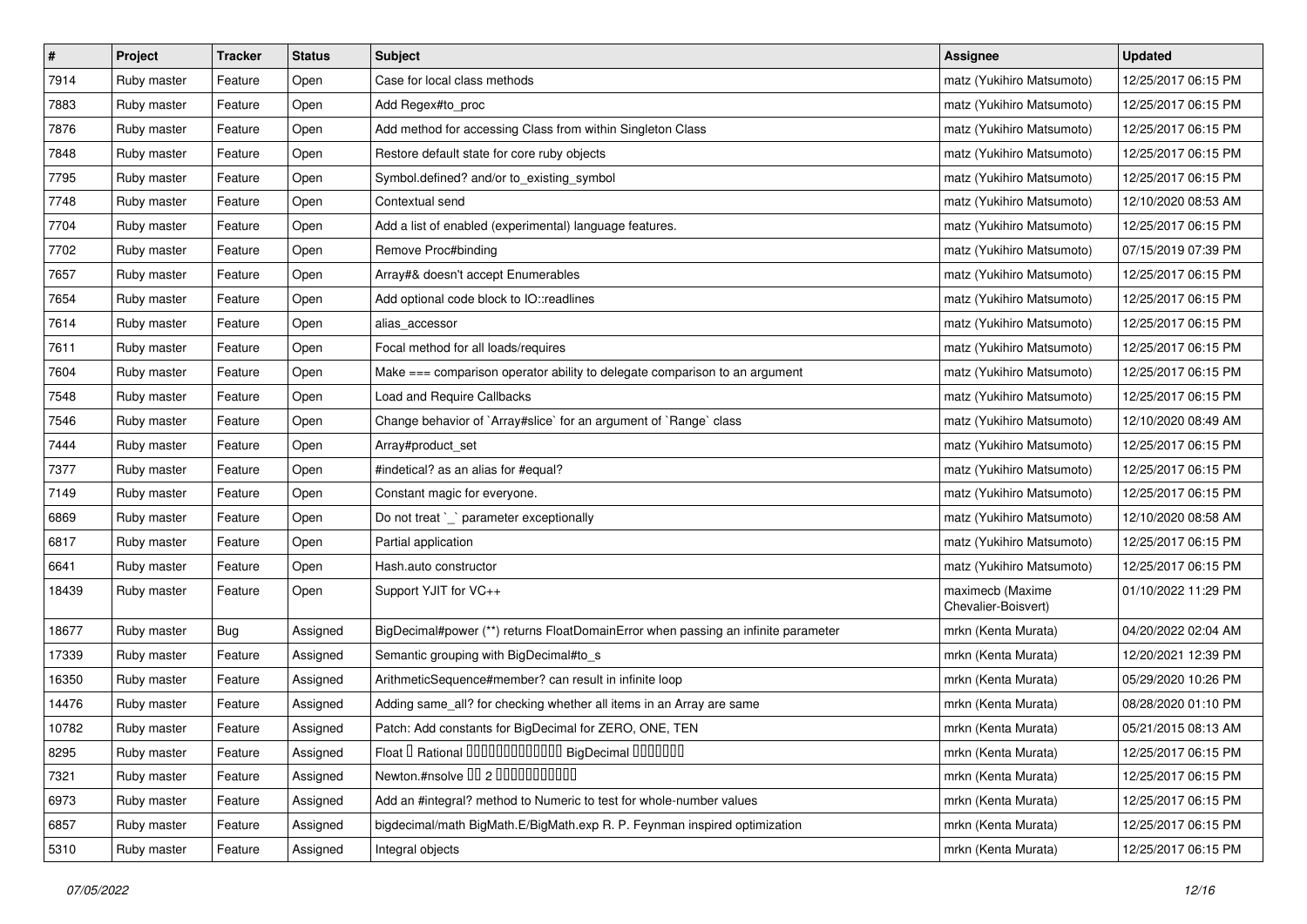| $\pmb{\#}$ | Project     | <b>Tracker</b> | <b>Status</b> | <b>Subject</b>                                                                                               | <b>Assignee</b>         | <b>Updated</b>      |
|------------|-------------|----------------|---------------|--------------------------------------------------------------------------------------------------------------|-------------------------|---------------------|
| 5179       | Ruby master | Bug            | Assigned      | Complex#rationalize and to_r with approximate zeros                                                          | mrkn (Kenta Murata)     | 01/17/2020 03:00 AM |
| 5133       | Ruby master | Feature        | Assigned      | Array#unzip as an alias of Array#transpose                                                                   | mrkn (Kenta Murata)     | 12/25/2017 06:15 PM |
| 5654       | Ruby master | Feature        | Assigned      | Introduce global lock to avoid concurrent require                                                            | nahi (Hiroshi Nakamura) | 12/25/2017 06:15 PM |
| 18371      | Ruby master | Misc           | Assigned      | Release branches (release information in general)                                                            | naruse (Yui NARUSE)     | 03/23/2022 10:32 PM |
| 17638      | Ruby master | Feature        | Assigned      | Support backtracing with the libbacktrace library                                                            | naruse (Yui NARUSE)     | 03/05/2021 03:40 PM |
| 17111      | Ruby master | Feature        | Assigned      | Improve performance of Net::HTTPHeader#set form by 40%                                                       | naruse (Yui NARUSE)     | 08/10/2020 05:36 AM |
| 13221      | Ruby master | Feature        | Assigned      | [PATCH] gems/bundled_gems: add "curses" RubyGem                                                              | naruse (Yui NARUSE)     | 09/25/2017 06:32 PM |
| 11526      | Ruby master | Bug            | Assigned      | Streaming HTTP requests are not idempotent and should not be retried                                         | naruse (Yui NARUSE)     | 07/01/2019 09:16 PM |
| 9020       | Ruby master | Feature        | Assigned      | Net::HTTPResponse predicate/query methods                                                                    | naruse (Yui NARUSE)     | 12/25/2017 06:15 PM |
| 6265       | Ruby master | Feature        | Assigned      | Remove 'useless' 'concatenation' syntax                                                                      | naruse (Yui NARUSE)     | 08/10/2016 02:36 AM |
| 5764       | Ruby master | Feature        | Assigned      | Net::HTTP should assume HTTP/0.9 on unexpected responses                                                     | naruse (Yui NARUSE)     | 07/15/2019 05:06 PM |
| 5461       | Ruby master | Feature        | Assigned      | Add pipelining to Net::HTTP                                                                                  | naruse (Yui NARUSE)     | 12/25/2017 06:15 PM |
| 16559      | Ruby master | Feature        | Open          | Net::HTTP#request injects "Connection: close" header if #started? is false, wasting HTTP server<br>resources | naruse (Yui NARUSE)     | 05/28/2020 07:37 PM |
| 15940      | Ruby master | Feature        | Open          | Coerce symbols internal fstrings in UTF8 rather than ASCII to better share memory with string literals       | naruse (Yui NARUSE)     | 07/30/2019 04:17 AM |
| 15931      | Ruby master | Feature        | Open          | encoding for CESU-8                                                                                          | naruse (Yui NARUSE)     | 12/20/2019 05:42 AM |
| 15007      | Ruby master | Misc           | Open          | Let all Init_xxx and extension APIs frequently called from init code paths be considered cold                | naruse (Yui NARUSE)     | 12/06/2018 11:05 AM |
| 10628      | Ruby master | Misc           | Open          | Peformance of URI module                                                                                     | naruse (Yui NARUSE)     | 12/26/2014 04:08 PM |
| 7892       | Ruby master | Bug            | Open          | MIME encoding bug of NKF.nkf                                                                                 | naruse (Yui NARUSE)     | 12/25/2017 06:15 PM |
| 17662      | Ruby master | Misc           | Assigned      | The heredoc pattern used in tests does not syntax highlight correctly in many editors                        | nobu (Nobuyoshi Nakada) | 06/30/2021 12:54 PM |
| 17578      | Ruby master | Bug            | Assigned      | mkmf experimental C++ Support                                                                                | nobu (Nobuyoshi Nakada) | 01/27/2021 03:51 AM |
| 16836      | Ruby master | Bug            | Assigned      | configure-time LDFLAGS leak into ruby pkg-config file                                                        | nobu (Nobuyoshi Nakada) | 08/14/2021 09:10 AM |
| 16747      | Ruby master | Misc           | Assigned      | Repository reorganization request                                                                            | nobu (Nobuyoshi Nakada) | 05/22/2020 01:30 PM |
| 16497      | Ruby master | Bug            | Assigned      | StringIO#internal_encoding is broken (more severely in 2.7)                                                  | nobu (Nobuyoshi Nakada) | 10/26/2021 04:31 PM |
| 16025      | Ruby master | Misc           | Assigned      | 'st_check_for_sizeof_st_index_t' declared as array with a negative size (emscripten)                         | nobu (Nobuyoshi Nakada) | 07/30/2019 11:20 AM |
| 15806      | Ruby master | Misc           | Assigned      | Explicitly initialise encodings on init to remove branches on encoding lookup                                | nobu (Nobuyoshi Nakada) | 08/29/2019 04:29 AM |
| 14543      | Ruby master | <b>Bug</b>     | Assigned      | 'make commit' show error of 'common-srcs'                                                                    | nobu (Nobuyoshi Nakada) | 06/02/2018 04:17 AM |
| 13577      | Ruby master | Feature        | Assigned      | Digest file accidentally receives File object but uses file path                                             | nobu (Nobuyoshi Nakada) | 05/20/2017 06:50 PM |
| 13516      | Ruby master | Feature        | Assigned      | Improve the text of the circular require warning                                                             | nobu (Nobuyoshi Nakada) | 08/31/2017 05:49 AM |
| 13298      | Ruby master | <b>Bug</b>     | Assigned      | mingw SEGV TestEnumerable#test_callcc                                                                        | nobu (Nobuyoshi Nakada) | 06/04/2021 03:41 AM |
| 13269      | Ruby master | Bug            | Assigned      | test/readline/test_readline.rb and mingw                                                                     | nobu (Nobuyoshi Nakada) | 03/13/2017 08:56 AM |
| 12725      | Ruby master | <b>Bug</b>     | Assigned      | Trying to use ./miniruby before it exists                                                                    | nobu (Nobuyoshi Nakada) | 04/28/2017 01:45 PM |
| 12473      | Ruby master | <b>Bug</b>     | Assigned      | Test failure on fedora with TestTimeExtension#test_huge_precision                                            | nobu (Nobuyoshi Nakada) | 04/28/2017 01:45 PM |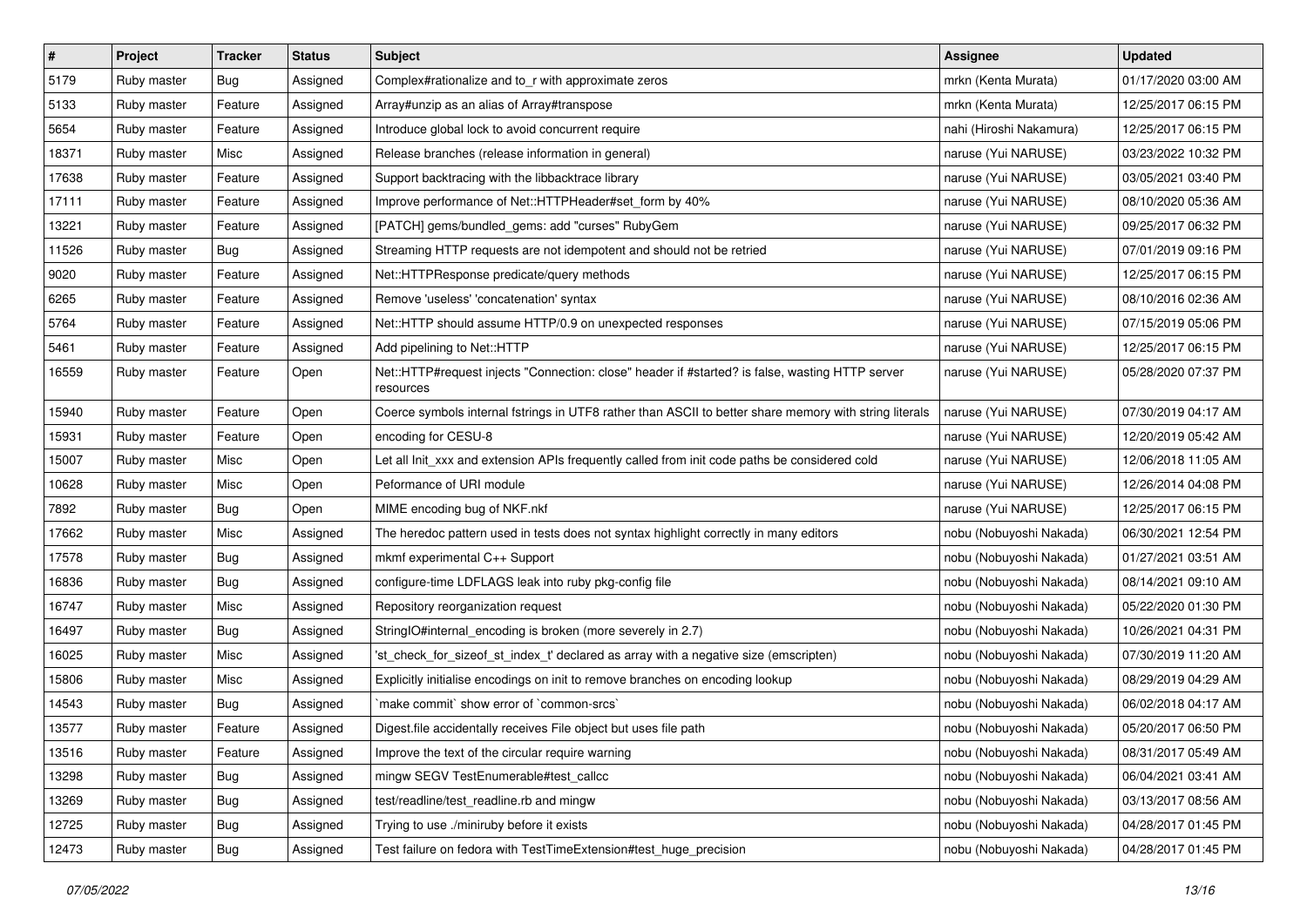| #     | Project     | <b>Tracker</b> | <b>Status</b> | <b>Subject</b>                                                                                                                         | Assignee                 | <b>Updated</b>      |
|-------|-------------|----------------|---------------|----------------------------------------------------------------------------------------------------------------------------------------|--------------------------|---------------------|
| 12436 | Ruby master | <b>Bug</b>     | Assigned      | newline argument of File.open seems not respected on Windows                                                                           | nobu (Nobuyoshi Nakada)  | 10/25/2021 09:07 AM |
| 9955  | Ruby master | Bug            | Assigned      | issue building dll on mingw, library not found                                                                                         | nobu (Nobuyoshi Nakada)  | 01/05/2018 09:00 PM |
| 9010  | Ruby master | Bug            | Assigned      | /configure --prefix= cannot handle directories with spaces                                                                             | nobu (Nobuyoshi Nakada)  | 04/26/2021 10:38 PM |
| 8959  | Ruby master | Feature        | Assigned      | Allow top level prepend                                                                                                                | nobu (Nobuyoshi Nakada)  | 10/16/2013 03:22 AM |
| 8460  | Ruby master | Feature        | Assigned      | PATCH: optparse: add keep_unknown option                                                                                               | nobu (Nobuyoshi Nakada)  | 05/27/2021 10:07 PM |
| 8299  | Ruby master | Bug            | Assigned      | Minor error in float parsing                                                                                                           | nobu (Nobuyoshi Nakada)  | 12/30/2019 03:00 AM |
| 7964  | Ruby master | Bug            | Assigned      | Writing an ASCII-8BIT String to a StringIO created from a UTF-8 String                                                                 | nobu (Nobuyoshi Nakada)  | 01/05/2018 09:00 PM |
| 7532  | Ruby master | Feature        | Assigned      | Hardcoded compiler location                                                                                                            | nobu (Nobuyoshi Nakada)  | 12/25/2017 06:15 PM |
| 7394  | Ruby master | Feature        | Assigned      | Enumerable#find ifnone parameter could be non-callable                                                                                 | nobu (Nobuyoshi Nakada)  | 02/10/2021 09:32 AM |
| 6769  | Ruby master | Feature        | Assigned      | rbinstall.rb: install both src and batch files separetely                                                                              | nobu (Nobuyoshi Nakada)  | 10/30/2015 12:38 PM |
| 6360  | Ruby master | Bug            | Assigned      | Debug information build even without requesting it                                                                                     | nobu (Nobuyoshi Nakada)  | 01/05/2018 09:00 PM |
| 6012  | Ruby master | Feature        | Assigned      | Proc#source_location also return the column                                                                                            | nobu (Nobuyoshi Nakada)  | 02/12/2019 07:49 AM |
| 5317  | Ruby master | Bug            | Assigned      |                                                                                                                                        | nobu (Nobuyoshi Nakada)  | 01/05/2018 09:00 PM |
| 4924  | Ruby master | Feature        | Assigned      | mkmf have_header fails with C++ headers                                                                                                | nobu (Nobuyoshi Nakada)  | 12/25/2017 06:15 PM |
| 2324  | Ruby master | Feature        | Assigned      | Dir instance methods for relative path                                                                                                 | nobu (Nobuyoshi Nakada)  | 12/25/2017 05:58 PM |
| 18623 | Ruby master | Bug            | Open          | make runnable' does not work                                                                                                           | nobu (Nobuyoshi Nakada)  | 03/16/2022 01:28 AM |
| 16978 | Ruby master | Feature        | Open          | Ruby should not use realpath for __FILE_                                                                                               | nobu (Nobuyoshi Nakada)  | 04/01/2022 11:30 AM |
| 16291 | Ruby master | Feature        | Open          | Introduce support for resize in rb_ary_freeze and prefer internal use of rb_ary_freeze and<br>rb_str_freeze for String and Array types | nobu (Nobuyoshi Nakada)  | 12/25/2020 02:43 AM |
| 15305 | Ruby master | Feature        | Open          | [PATCH] include/ruby/ruby.h (RB_ALLOCV*): remove GC guard                                                                              | nobu (Nobuyoshi Nakada)  | 07/27/2021 11:39 AM |
| 14971 | Ruby master | Bug            | Open          | error: implicit declaration of function 'rb_vm_call0                                                                                   | nobu (Nobuyoshi Nakada)  | 09/06/2018 03:53 AM |
| 14692 | Ruby master | Misc           | Open          | Question: Ruby stdlib's Option Parser                                                                                                  | nobu (Nobuyoshi Nakada)  | 04/22/2018 05:53 AM |
| 13378 | Ruby master | Feature        | Open          | Eliminate 4 of 8 syscalls when requiring file by absolute path                                                                         | nobu (Nobuyoshi Nakada)  | 06/16/2017 07:57 AM |
| 12064 | Ruby master | Feature        | Open          | Make creation of enc/unicode/casefold.h automatic again                                                                                | nobu (Nobuyoshi Nakada)  | 02/12/2016 06:13 AM |
| 11670 | Ruby master | Feature        | Open          | Show warning to make nested def obsolete                                                                                               | nobu (Nobuyoshi Nakada)  | 11/09/2015 07:40 AM |
| 10416 | Ruby master | Bug            | Open          | Create mechanism for updating of Unicode data files downstreams when we want                                                           | nobu (Nobuyoshi Nakada)  | 10/08/2021 06:40 AM |
| 8449  | Ruby master | Feature        | Open          | Array#ary_plus always returns an array                                                                                                 | nobu (Nobuyoshi Nakada)  | 06/02/2013 04:23 PM |
| 8270  | Ruby master | Feature        | Open          | Ruby should build without thread support (aka minix)                                                                                   | nobu (Nobuyoshi Nakada)  | 12/10/2020 08:53 AM |
| 7840  | Ruby master | Bug            | Open          | -Wdeclaration-after-statement is valid for C/ObjC but not for C++                                                                      | nobu (Nobuyoshi Nakada)  | 06/02/2020 04:41 PM |
| 7745  | Ruby master | Feature        | Open          | lib/observer.rb: Observers are compared by identity                                                                                    | nobu (Nobuyoshi Nakada)  | 12/25/2017 06:15 PM |
| 14901 | Ruby master | Feature        | Assigned      | [PATCH] do not block SIGCHLD in normal Ruby Threads                                                                                    | normalperson (Eric Wong) | 07/19/2021 05:23 AM |
| 13721 | Ruby master | Feature        | Assigned      | [PATCH] net/imap: dedupe attr keys in Net::IMAP::FetchData                                                                             | normalperson (Eric Wong) | 07/27/2017 09:51 AM |
| 15072 | Ruby master | <b>Bug</b>     | Open          | thread.c:4356:5: error: implicit declaration of function 'ubf_list_atfork'                                                             | normalperson (Eric Wong) | 09/20/2018 03:32 AM |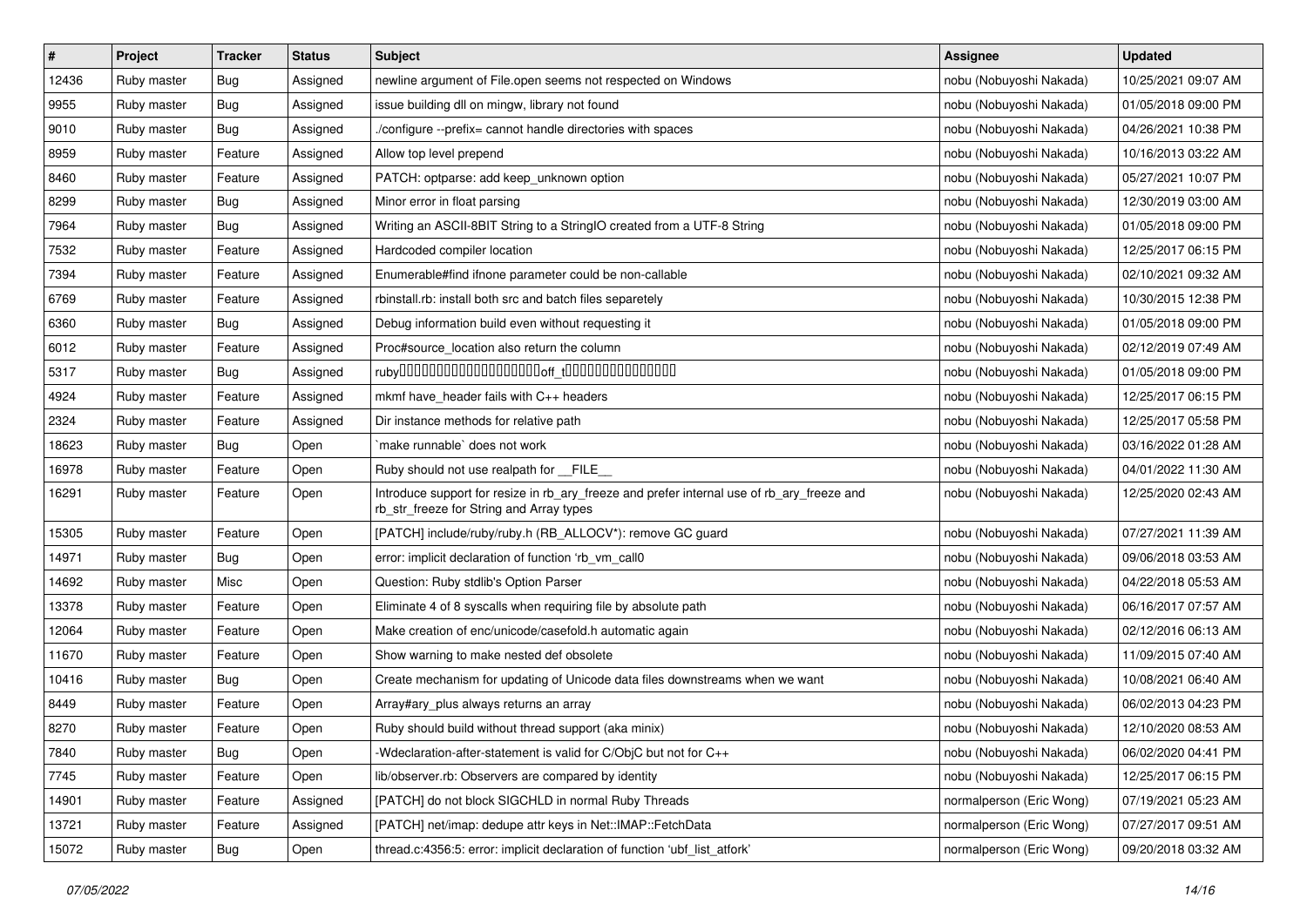| $\sharp$ | Project     | Tracker    | <b>Status</b> | <b>Subject</b>                                                           | <b>Assignee</b>                       | <b>Updated</b>      |
|----------|-------------|------------|---------------|--------------------------------------------------------------------------|---------------------------------------|---------------------|
| 11299    | Ruby master | Feature    | Open          | [PATCH] use Array instead of custom struct for generic ivars             | normalperson (Eric Wong)              | 06/24/2015 12:38 AM |
| 10328    | Ruby master | Feature    | Open          | [PATCH] make OPT_SUPPORT_JOKE a proper VM option                         | normalperson (Eric Wong)              | 01/05/2018 09:01 PM |
| 18727    | Ruby master | Bug        | Assigned      | Make failed on x86_64-cygwin (LoadError)                                 | peterzhu2118 (Peter Zhu)              | 04/16/2022 05:15 AM |
| 16805    | Ruby master | Misc       | Assigned      | Coroutine's license is unclear                                           | ReiOdaira (Rei Odaira)                | 07/01/2021 10:09 PM |
| 12582    | Ruby master | <b>Bug</b> | Assigned      | OpenSSL Authenticated Encryption should check for tag length             | rhenium (Kazuki Yamaguchi)            | 04/28/2017 01:45 PM |
| 12354    | Ruby master | Feature    | Assigned      | PKey::EC Can't output public key pem when private key exists             | rhenium (Kazuki Yamaguchi)            | 07/24/2019 10:57 PM |
| 8126     | Ruby master | Feature    | Assigned      | OpenSSL::SSL::SSLSocket does not define #recv and #send messages         | rhenium (Kazuki Yamaguchi)            | 08/08/2019 11:05 PM |
| 18658    | Ruby master | Bug        | Open          | Need openssl 3 support for Ubuntu 22.04 (Ruby 2.7.x and 3.0.x)           | rhenium (Kazuki Yamaguchi)            | 05/30/2022 08:06 PM |
| 14412    | Ruby master | Feature    | Assigned      | DRb UNIX on local machine: add support for getpeereid()                  | seki (Masatoshi Seki)                 | 01/28/2018 12:51 PM |
| 13864    | Ruby master | Bug        | Assigned      | Rinda multicast test failures due to missing default route               | seki (Masatoshi Seki)                 | 08/17/2021 07:16 AM |
| 5434     | Ruby master | Feature    | Assigned      | Allow per-class whitelisting of methods safe to expose through DRb       | seki (Masatoshi Seki)                 | 12/25/2017 06:15 PM |
| 12281    | Ruby master | Feature    | Assigned      | Allow lexically scoped use of refinements with `using {}` block syntax   | shugo (Shugo Maeda)                   | 06/13/2016 07:44 AM |
| 17376    | Ruby master | Misc       | Assigned      | Reduce number of GitHub Actions                                          | shyouhei (Shyouhei Urabe)             | 12/10/2020 11:50 AM |
| 17289    | Ruby master | <b>Bug</b> | Assigned      | Time#strftime occurs Segmentation Fault on ruby-2.7.2p137                | shyouhei (Shyouhei Urabe)             | 11/05/2020 07:57 AM |
| 6682     | Ruby master | Feature    | Assigned      | Add a method to return an instance attached by a singleton class         | shyouhei (Shyouhei Urabe)             | 12/25/2017 06:15 PM |
| 18893    | Ruby master | Bug        | Open          | Don't redefine memcpy(3)                                                 | shyouhei (Shyouhei Urabe)             | 07/05/2022 08:55 AM |
| 18726    | Ruby master | Misc       | Open          | CI Error on c99 and c2x                                                  | shyouhei (Shyouhei Urabe)             | 04/19/2022 09:05 AM |
| 11955    | Ruby master | Feature    | Assigned      | Expose Object that Receives logs in Logger                               | sonots (Naotoshi Seo)                 | 11/09/2017 11:35 AM |
| 9115     | Ruby master | <b>Bug</b> | Assigned      | Logger traps all exceptions; breaks Timeout                              | sonots (Naotoshi Seo)                 | 08/20/2019 12:47 PM |
| 13622    | Ruby master | Misc       | Assigned      | Documentation missing                                                    | stomar (Marcus Stollsteimer)          | 06/03/2017 07:27 AM |
| 15239    | Ruby master | Feature    | Assigned      | [patch] test-spec win32ole                                               | suke (Masaki Suketa)                  | 12/29/2019 01:04 PM |
| 6613     | Ruby master | Feature    | Assigned      | VT_RECORD, IRecordInfo Support in WIN32OLE                               | suke (Masaki Suketa)                  | 12/25/2017 06:15 PM |
| 5334     | Ruby master | Bug        | Assigned      | Segmentation fault in InternetExplorer IServiceProvider interface        | suke (Masaki Suketa)                  | 12/30/2019 03:00 AM |
| 9590     | Ruby master | Feature    | Open          | introduce st_foreach_update and st_foreach_update_check for performance. | tarui (Masaya Tarui)                  | 01/05/2018 09:00 PM |
| 7518     | Ruby master | Feature    | Assigned      | Fiddle::Pointer#to_str and Fiddle::Pointer#to_int should be removed      | tenderlovemaking (Aaron<br>Patterson) | 08/15/2013 04:56 AM |
| 7488     | Ruby master | Feature    | Assigned      | Receiving object_id in object creation probes                            | tenderlovemaking (Aaron<br>Patterson) | 12/25/2017 06:15 PM |
| 7788     | Ruby master | Feature    | Open          | YAML Tag Schema Support                                                  | tenderlovemaking (Aaron<br>Patterson) | 12/25/2017 06:15 PM |
| 10038    | Ruby master | Feature    | Assigned      | Extend ObjectSpace.dump to expose buffer addresses for String and Array  | tmm1 (Aman Karmani)                   | 01/05/2018 09:01 PM |
| 11599    | Ruby master | Feature    | Open          | Dump entries of hash in ObjectSpace                                      | tmm1 (Aman Karmani)                   | 11/24/2015 05:52 PM |
| 11292    | Ruby master | Feature    | Open          | objspace: Dump type of special consts                                    | tmm1 (Aman Karmani)                   | 06/22/2015 04:22 AM |
| 12653    | Ruby master | Feature    | Assigned      | Use wide WinAPI for rb_w32_getcwd                                        | usa (Usaku NAKAMURA)                  | 09/12/2016 06:35 AM |